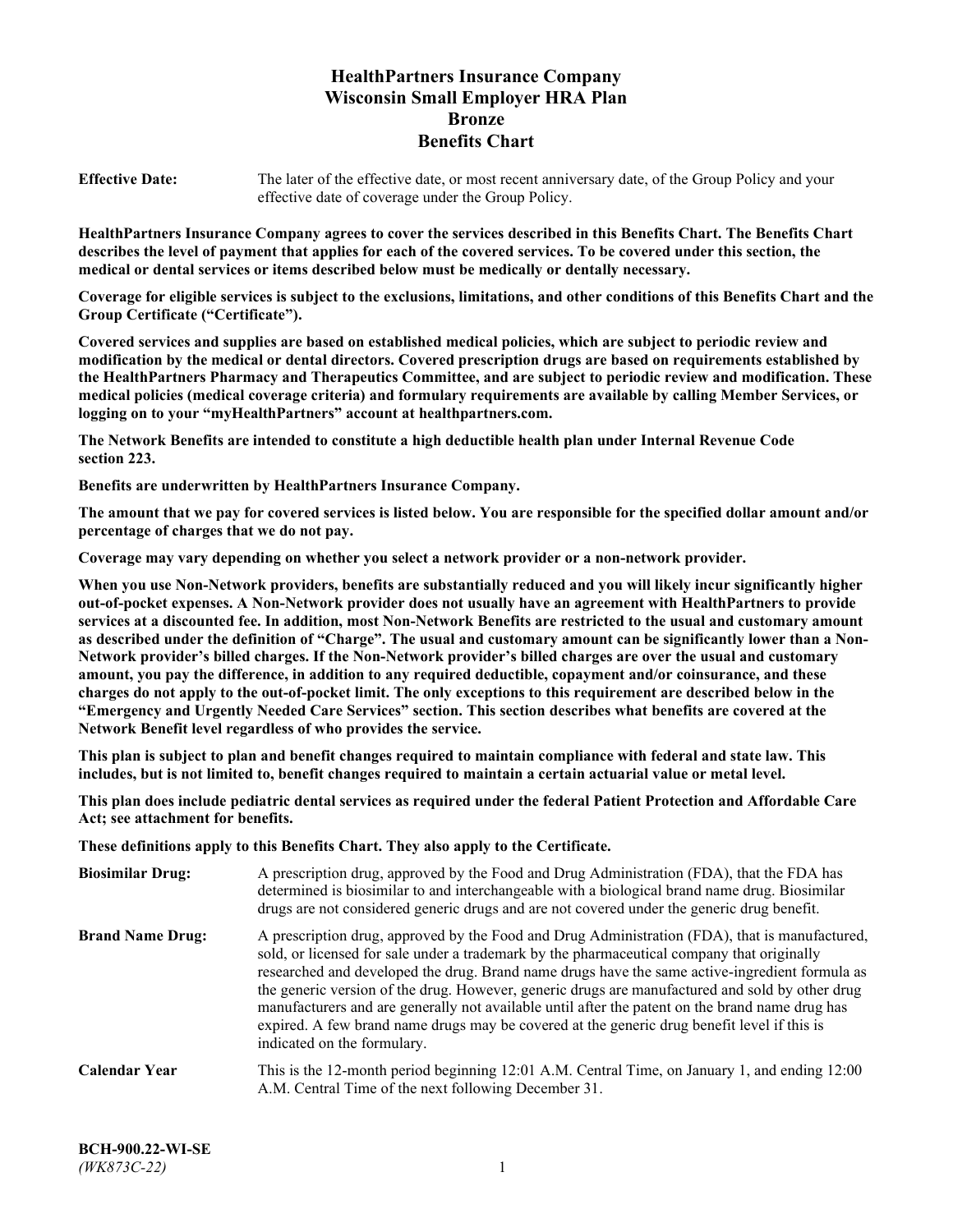| <b>Charge:</b> | For covered services delivered by a network provider, this is the provider's discounted fee for a<br>given medical/surgical service, procedure or item.                                                                                                                                                                                                                                                                                                                                                                                                                                                                                                                                                                 |
|----------------|-------------------------------------------------------------------------------------------------------------------------------------------------------------------------------------------------------------------------------------------------------------------------------------------------------------------------------------------------------------------------------------------------------------------------------------------------------------------------------------------------------------------------------------------------------------------------------------------------------------------------------------------------------------------------------------------------------------------------|
|                | For covered services delivered by non-network providers, a contracted rate may apply if such<br>arrangement is available to HealthPartners.                                                                                                                                                                                                                                                                                                                                                                                                                                                                                                                                                                             |
|                | For the usual and customary charge for covered services delivered by non-network providers, our<br>payment is calculated using one of the following options, depending on availability: 1) a<br>percentage of the Medicare fee schedule; 2) a comparable schedule if the service is not on the<br>Medicare fee schedule; or 3) a commercially reasonable rate for such service if a fee schedule is<br>not available.                                                                                                                                                                                                                                                                                                   |
|                | The usual and customary charge is the maximum amount allowed that we consider in the<br>calculation of the payment of charges incurred for certain covered services. You must pay for any<br>charges above the usual and customary charge, and they do not apply to the out-of-pocket limit.                                                                                                                                                                                                                                                                                                                                                                                                                            |
|                | A charge is incurred for covered ambulatory medical and surgical services, on the date the service<br>or item is provided. A charge is incurred for covered inpatient services, on the date of admission to<br>a hospital. To be covered, a charge must be incurred on or after your effective date and on or<br>before the termination date.                                                                                                                                                                                                                                                                                                                                                                           |
|                | Copayment/Coinsurance: The specified dollar amount, or percentage, of charges incurred for covered services, which we do<br>not pay, but which you must pay, each time you receive certain medical services, procedures or<br>items. Our payment for those covered services or items begins after the copayment or coinsurance<br>is satisfied. Covered services or items requiring a copayment or coinsurance are specified in this<br>Benefits Chart.                                                                                                                                                                                                                                                                 |
|                | For services provided by a network provider:<br>An amount which is listed as a flat dollar copayment is applied to a network provider's discounted<br>charge for a given service. However, if the network provider's discounted charge for a service or<br>item is less than the flat dollar copayment, you will pay the network provider's discounted charge.<br>An amount which is listed as a percentage of charges or coinsurance is based on the network<br>provider's discounted charges, calculated at the time the claim is processed, which may include an<br>agreed upon fee schedule rate for case rate or withhold arrangements.                                                                            |
|                | For services provided by a non-network provider:<br>Any copayment or coinsurance is applied to the lesser of the provider's charges or the usual and<br>customary charge for a service.                                                                                                                                                                                                                                                                                                                                                                                                                                                                                                                                 |
|                | A copayment or coinsurance is due at the time a service is provided, or when billed by the<br>provider. The copayment or coinsurance applicable for a scheduled visit with a HealthPartners<br>network provider will be collected for each visit, late cancellation and failed appointment.                                                                                                                                                                                                                                                                                                                                                                                                                             |
| Deductible:    | The specified dollar amount of charges incurred for covered services, which we do not pay, but an<br>enrollee or a family has to pay first in a calendar year. Our payment for those services or items<br>begins after the deductible is satisfied. For network providers, the amount of the charges that apply<br>to the deductible are based on the network provider's discounted charges, calculated at the time<br>the claim is processed, which may include an agreed upon fee schedule rate for case rate or<br>withhold arrangements. For non-network providers, the amount of charges that apply to the<br>deductible are the lesser of the provider's charges or the usual and customary charge for a service. |
|                | Any amounts paid or reimbursed by a third party, including but not limited to: point of service<br>rebates, manufacturer coupons, manufacturer debits cards or other forms of direct reimbursement<br>to an Insured for a product or service, will not apply toward your deductible, to the extent<br>permitted under state and federal law.                                                                                                                                                                                                                                                                                                                                                                            |
|                | Your plan has an embedded deductible. This means once an Insured meets the individual<br>deductible, the plan begins paying benefits for that person. If two or more members of the family<br>meet the family deductible, the plan begins paying benefits for all members of the family,<br>regardless of whether each Insured has met the individual deductible. However, an Insured may<br>not contribute more than the individual deductible toward the family deductible.                                                                                                                                                                                                                                           |
|                | All services are subject to the deductible unless otherwise indicated below in this Benefits Chart.                                                                                                                                                                                                                                                                                                                                                                                                                                                                                                                                                                                                                     |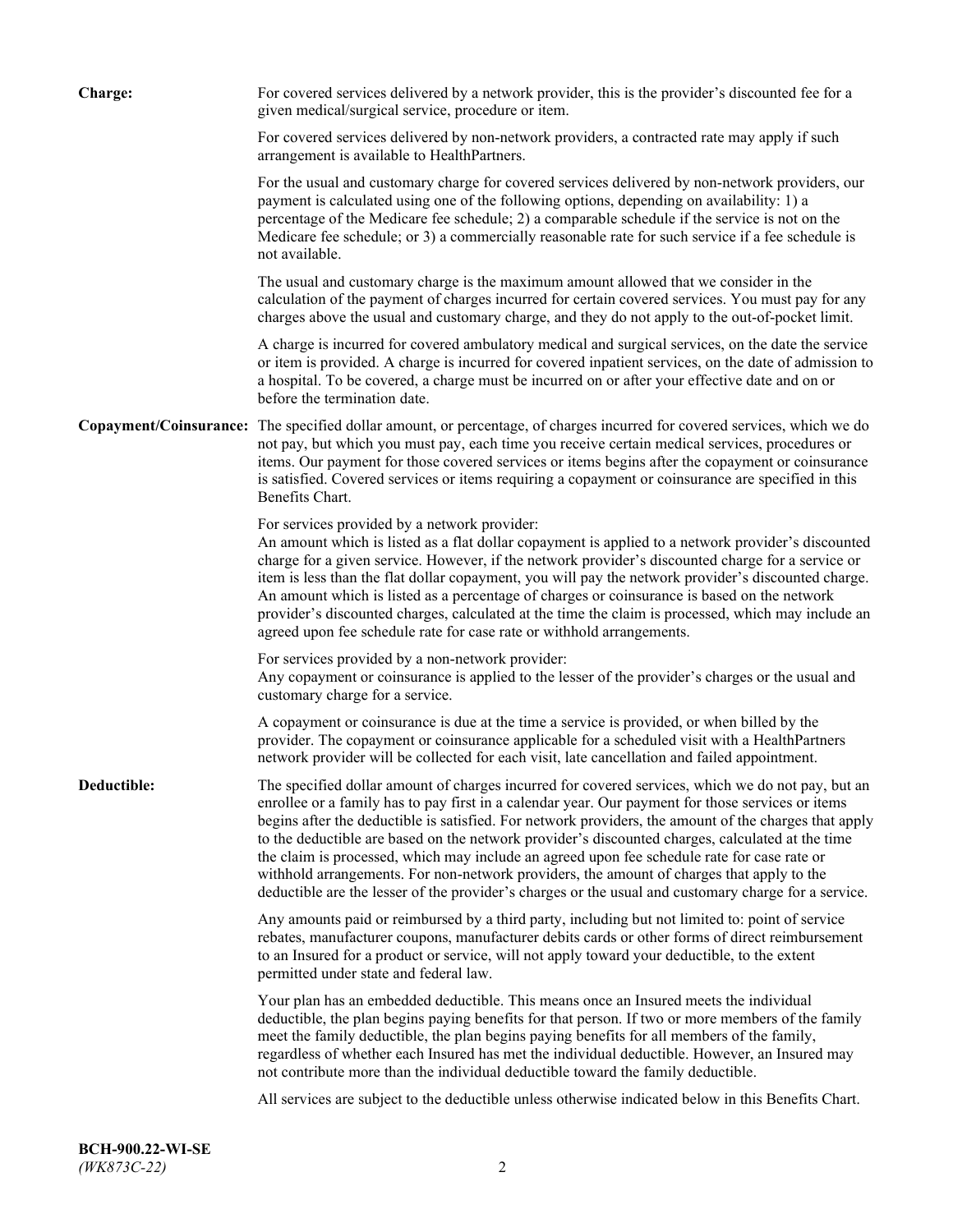| Formulary:                                 | This is a current list, which may be revised from time to time, of prescription drugs, medications,<br>equipment and supplies covered by us as indicated in this Benefits Chart which are covered at the<br>highest benefit level. Some drugs on the formulary may require prior authorization to be covered<br>as formulary drugs. The formulary, and information on drugs that require prior authorization, are<br>available by calling Member Services, or logging on to your "myHealthPartners" account at<br>healthpartners.com. |
|--------------------------------------------|---------------------------------------------------------------------------------------------------------------------------------------------------------------------------------------------------------------------------------------------------------------------------------------------------------------------------------------------------------------------------------------------------------------------------------------------------------------------------------------------------------------------------------------|
| <b>Generic Drug:</b>                       | A prescription drug, approved by the Food and Drug Administration (FDA), that the FDA has<br>determined is comparable to a brand name drug product in dosage form, strength, route of<br>administration, quality, intended use and documented bioequivalence. Generally, generic drugs<br>cost less than brand name drugs. Some brand name drugs may be covered at the generic drug<br>benefit level if this is indicated on the formulary.                                                                                           |
| <b>Lifetime Maximum</b><br><b>Benefit:</b> | The specified coverage limit actually paid by us for services and/or charges incurred by you for any<br>given procedure or diagnosis. Payment of benefits under this Benefits Chart ceases when that lifetime<br>maximum benefit is reached. You have to pay for any subsequent charges.                                                                                                                                                                                                                                              |
| <b>Non-Formulary Drug:</b>                 | This is a prescription drug, approved by the Food and Drug Administration (FDA), that is not on<br>the formulary, is medically necessary and is not investigative or experimental or otherwise<br>excluded under the Certificate.                                                                                                                                                                                                                                                                                                     |
| <b>Out-of-Pocket Expenses:</b>             | You pay the specified copayments/coinsurance and deductibles applicable for particular services,<br>subject to the out-of-pocket limit described below. These amounts are in addition to the monthly<br>premium payments.                                                                                                                                                                                                                                                                                                             |
| <b>Out-of-Pocket Limit:</b>                | You pay the copayments/coinsurance and deductibles for covered services, to the individual or<br>family out-of-pocket limit. Thereafter we cover 100% of the charges incurred for all other covered<br>services, for the rest of the calendar year. You pay amounts greater than the out-of-pocket limit if<br>you exceed any lifetime maximum benefit or any visit or day limits.                                                                                                                                                    |
|                                            | Non-Network Benefits above the usual and customary charge (see definition of charge above) do<br>not apply to the out-of-pocket limit.                                                                                                                                                                                                                                                                                                                                                                                                |
|                                            | Non-Network Benefits for transplant surgery do not apply to the out-of-pocket limit.                                                                                                                                                                                                                                                                                                                                                                                                                                                  |
|                                            | Any amounts paid or reimbursed by a third party, including but not limited to: point of service<br>rebates, manufacturer coupons, manufacturer debit cards or other forms of direct reimbursement to<br>an Insured for a product or service, will not apply as an out-of-pocket expense, to the extent<br>permitted under state and federal law.                                                                                                                                                                                      |
|                                            | You are responsible to keep track of the out-of-pocket expenses. Contact Member Services for<br>assistance in determining the amount paid by the enrollee for specific eligible services received.<br>Claims for reimbursement under the out-of-pocket limit provisions are subject to the same time<br>limits and provisions described under the "Claims Provisions" section of the Certificate.                                                                                                                                     |
| <b>Specialty Drug List:</b>                | This is a current list, which may be revised from time to time, of prescription drugs, medications,<br>equipment and supplies, which are typically bio-pharmaceuticals. The purpose of a specialty drug<br>list is to facilitate enhanced monitoring of complex therapies used to treat specific conditions.<br>Specialty drugs are covered by us as indicated in this Benefits Chart. The specialty drug list is<br>available by calling Member Services, or logging on to your "myHealthPartners" account at<br>healthpartners.com. |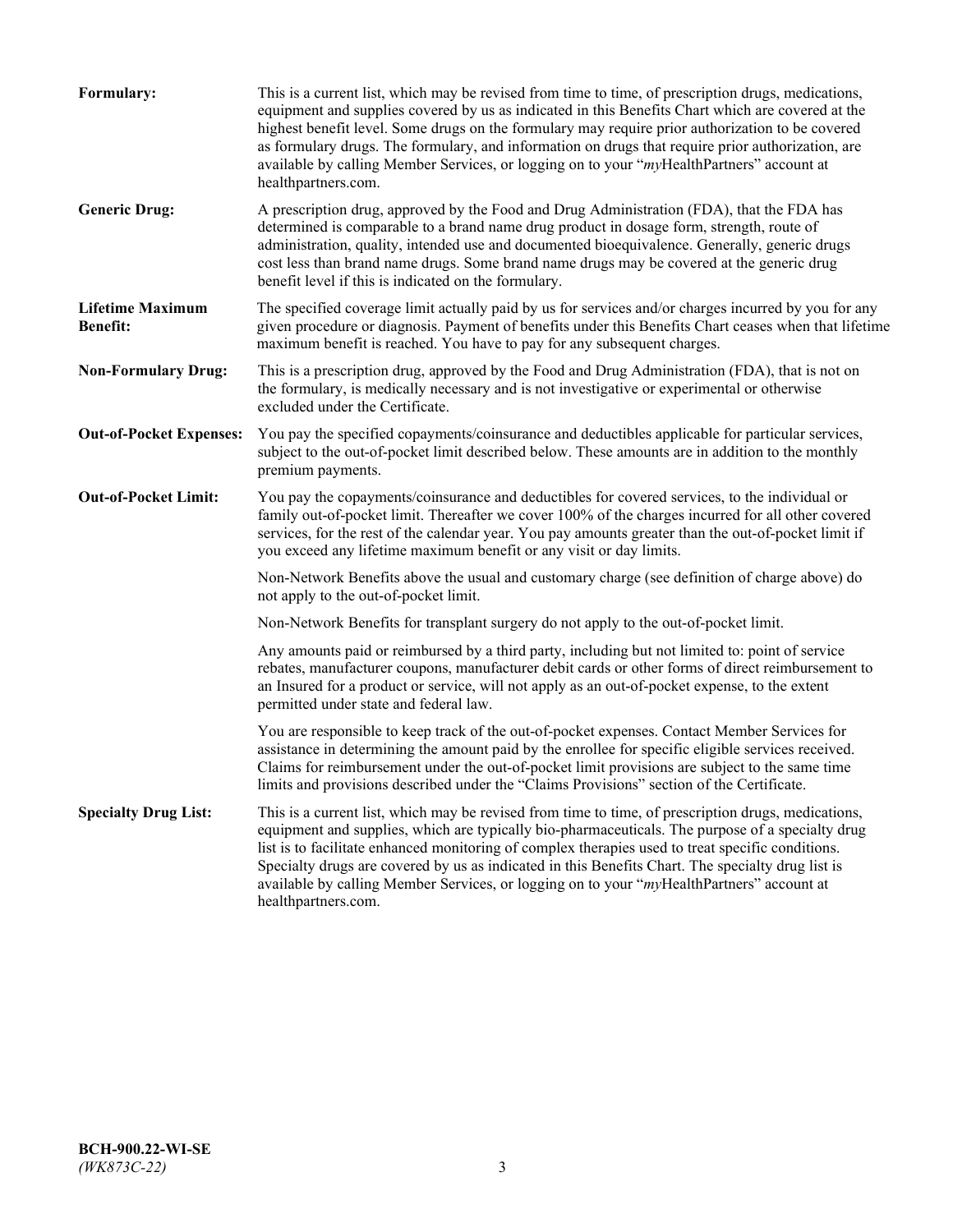### **DEDUCTIBLES AND OUT-OF-POCKET LIMITS**

#### **Individual calendar year deductible**

| <b>Network Benefits</b> | <b>Non-Network Benefits</b> |
|-------------------------|-----------------------------|
| \$8,400                 | \$10,000                    |

#### **Family calendar year deductible**

| <b>Network Benefits</b> | <b>Non-Network Benefits</b> |
|-------------------------|-----------------------------|
| \$16,800                | \$20,000                    |

Separate deductibles must be satisfied under the Network Benefits and Non-Network Benefits.

Your plan has an embedded deductible. This means once an Insured meets the individual deductible, the plan begins paying benefits for that person. If two or more members of the family meet the family deductible, the plan begins paying benefits for all members of the family, regardless of whether each Insured has met the individual deductible. However, an Insured may not contribute more than the individual deductible toward the family deductible.

Any amounts paid or reimbursed by a third party, including but not limited to: point of service rebates, manufacturer coupons, manufacturer debits cards or other forms of direct reimbursement to an Insured for a product or service, will not apply toward your deductible, to the extent permitted under state and federal law.

#### **Individual calendar year out-of-pocket limit**

| Network Benefits | <b>Non-Network Benefits</b> |
|------------------|-----------------------------|
| \$8,700          | \$30,000                    |

#### **Family calendar year out-of-pocket limit**

| Network Benefits | <b>Non-Network Benefits</b> |
|------------------|-----------------------------|
| \$17,400         | \$60,000                    |

Separate Out-of-Pocket Limits must be satisfied under Network Benefits and Non-Network Benefits.

Non-Network Benefits above the usual and customary charge will not apply to the individual or family Out-of-Pocket Limit.

Non-Network Benefits for transplant surgery do not apply to the Out-of-Pocket Limit.

Any amounts paid or reimbursed by a third party, including but not limited to: point of service rebates, manufacturer coupons, manufacturer debit cards or other forms of direct reimbursement to an Insured for a product or service, will not apply as an out-of-pocket expense, to the extent permitted under state and federal law.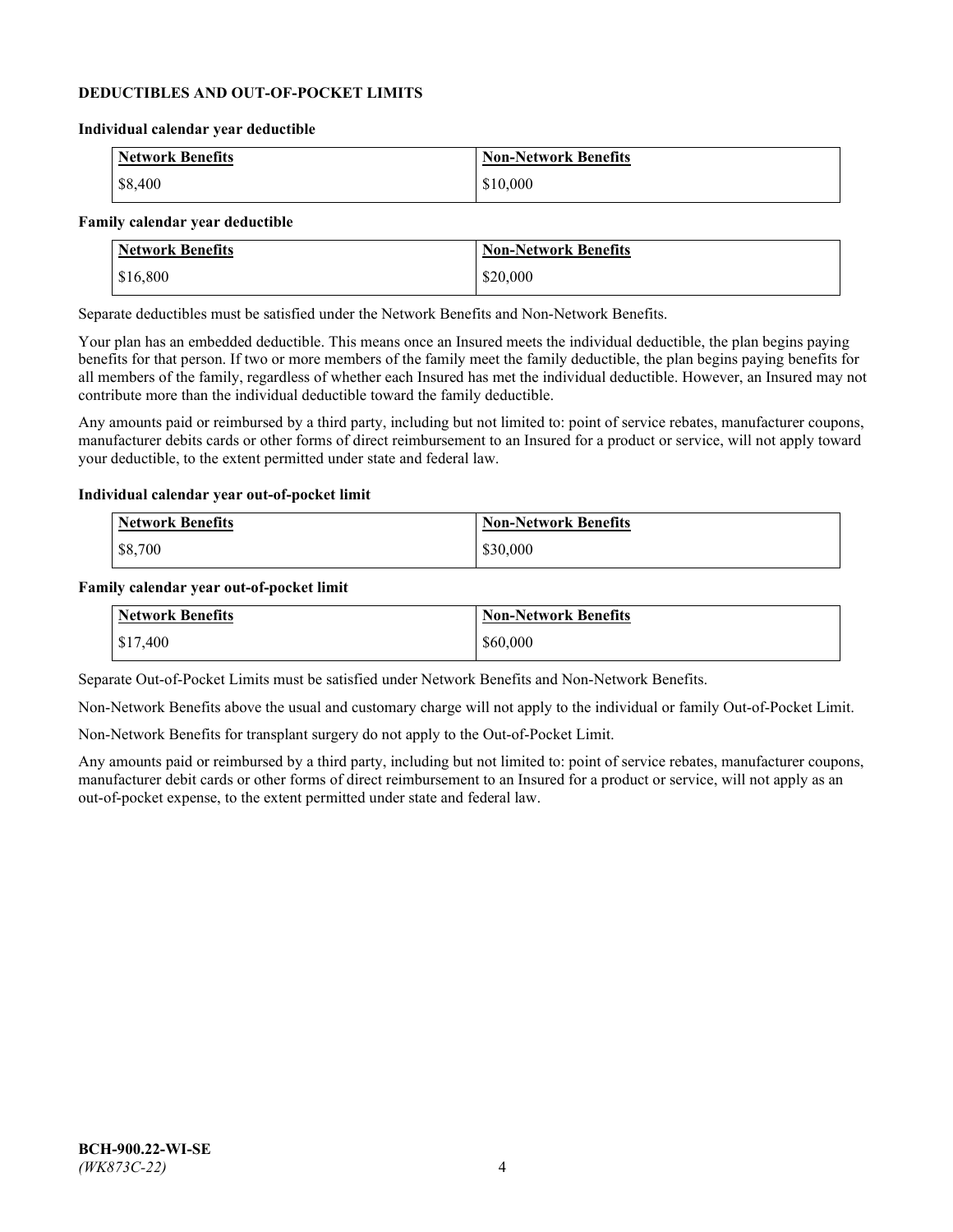# **AMBULANCE AND MEDICAL TRANSPORTATION**

# **Covered Services:**

We cover ambulance and medical transportation for medical emergencies.

We also cover medically necessary, non-emergency transportation if it meets our medical coverage criteria. Covered services and supplies are based on established medical policies, which are subject to periodic review and modification by the medical directors. These medical policies (medical coverage criteria) and applicable prior authorization requirements are available by calling Member Services, or logging on to your "*my*HealthPartners" account a[t healthpartners.com.](https://www.healthpartners.com/hp/index.html)

| <b>Network Benefits</b>       | <b>Non-Network Benefits</b> |
|-------------------------------|-----------------------------|
| 100% of the charges incurred. | See Network Benefits.       |

## **Not Covered:**

See "Services Not Covered" in the Certificate.

# **AUTISM SERVICES**

# **Covered Services:**

We cover prior authorized evidence-based intensive-level and nonintensive-level treatment of autism spectrum disorders (autism disorder, Asperger's syndrome or pervasive development disorder not otherwise specified).

Covered services are based on established medical policies, which are subject to periodic review and modification by the medical directors. These medical policies (medical coverage criteria) are available by calling Member Services, or logging on to your "*my*HealthPartners" account at [healthpartners.com.](https://www.healthpartners.com/hp/index.html)

Your network provider will coordinate the prior authorization process for any autism treatment services. You may call Member Services at 952-883-5000 or toll-free at 800-883-2177 if you have any questions or concerns regarding the authorization process.

Please call Member Services at 952-883-5000 or toll-free at 800-883-2177 to request authorization for autism treatment services from a non-network provider.

**Intensive-level services** for children diagnosed with autism spectrum disorders. Intensive-level services must begin on or after 2 years of age and end before 9 years of age. Intensive-level services, on average, are services provided for more than 20 hours of treatment per week. (The average number of hours a week is calculated over a six-month period.)

| Network Benefits                         | <b>Non-Network Benefits</b>              |
|------------------------------------------|------------------------------------------|
| 100% of the charges incurred.            | 50% of the charges incurred.             |
| Limited to 240 visits per calendar year. | Limited to 240 visits per calendar year. |

The maximum number of visits is combined for Network Benefits and Non-Network Benefits. Visit limits are based on the minimum coverage amounts available at the time of publication. Additional visits may be available if required due to revised minimum coverage amounts being issued by the Office of the Commissioner of Insurance. See our medical coverage criteria for current visit limits.

## **Intensive-level services lifetime maximum benefit**

| Network Benefits                                                     | <b>Non-Network Benefits</b>                                          |
|----------------------------------------------------------------------|----------------------------------------------------------------------|
| 4 years of cumulative services under this plan or any<br>other plan. | 4 years of cumulative services under this plan or any<br>other plan. |

The Lifetime Maximum Benefit is combined for Network Benefits and Non-Network Benefits.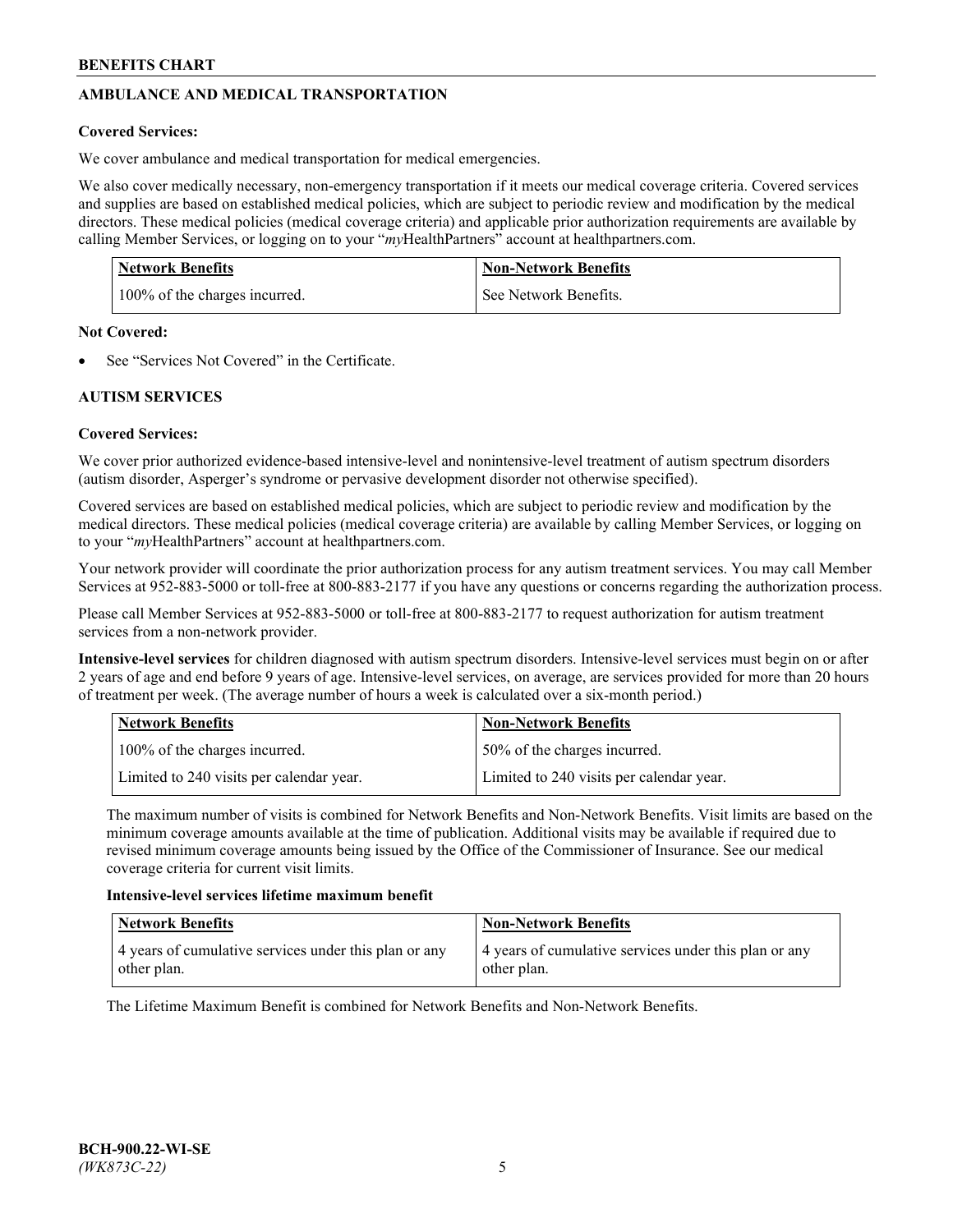**Nonintensive-level services** for Insureds diagnosed with autism spectrum disorders

| Network Benefits                         | <b>Non-Network Benefits</b>              |
|------------------------------------------|------------------------------------------|
| 100% of the charges incurred.            | 50% of the charges incurred.             |
| Limited to 120 visits per calendar year. | Limited to 120 visits per calendar year. |

The maximum number of visits is combined for Network Benefits and Non-Network Benefits. Visit limits are based on the minimum coverage amounts available at the time of publication. Additional visits may be available if required due to revised minimum coverage amounts being issued by the Office of the Commissioner of Insurance. See our medical coverage criteria for current visit limits.

# **Not Covered:**

See "Services Not Covered" in the Certificate.

# **BEHAVIORAL HEALTH SERVICES**

## **Covered Services:**

Covered services are based on established medical policies, which are subject to periodic review and modification by the medical directors. These medical policies (medical coverage criteria) are available by calling Member Services, or logging on to your "*my*HealthPartners" account at [healthpartners.com.](https://www.healthpartners.com/hp/index.html)

**Transitional treatment services:** These are services for the treatment of nervous or mental disorders and substance use disorders which are provided to an Insured in a less restrictive manner than are inpatient hospital services but in a more intensive manner than are outpatient services. Transitional treatment services are services offered by a provider, and certified by the Wisconsin Department of Health Services for each of the following (except the last bulleted item):

- Mental health services for covered adults in a day treatment program.
- Mental health services for covered children in a day hospital treatment program.
- Services for persons with chronic mental illness provided through a community support program.
- Residential treatment programs for covered persons with substance use disorder.
- Substance use disorder services in a day treatment program.
- Services for persons who are experiencing a mental health crisis or who are in a situation likely to turn into a mental health crisis if support is not provided.
- Intensive outpatient programs for the treatment of psychoactive substance use disorders provided in accordance with the patient placement criteria of the American Society of Addiction Medicine.

## **Mental health services**

We cover services for mental health diagnoses as described in the Diagnostic and Statistical Manual of Mental Disorders – Fifth Edition (DSM 5) (most recent edition).

We provide coverage for mental health treatment ordered by a Wisconsin court under a valid court order that is issued on the basis of a behavioral care evaluation performed by a licensed psychiatrist or doctoral level licensed psychologist, which includes a diagnosis and an individual treatment plan for care in the most appropriate, least restrictive environment. We must be given a copy of the court order and the behavioral care evaluation, and the service must be a covered benefit under this plan, and the service must be provided by a network provider, or other provider as required by law.

**Outpatient services:** We cover medically necessary outpatient professional mental health services for evaluation, crisis intervention, and treatment of mental health disorders.

A comprehensive diagnostic assessment will be used as the basis for a determination by a mental health professional, concerning the appropriate treatment and the extent of services required.

Outpatient services we cover for a diagnosed mental health condition include the following:

- Individual, group, family and multi-family therapy.
- Medication management provided by a physician, certified nurse practitioner, or physician's assistant.
- Psychological testing services for the purposes of determining the differential diagnoses and treatment planning for patients currently receiving behavioral health services.
- Partial hospitalization services in a licensed hospital or community mental health center.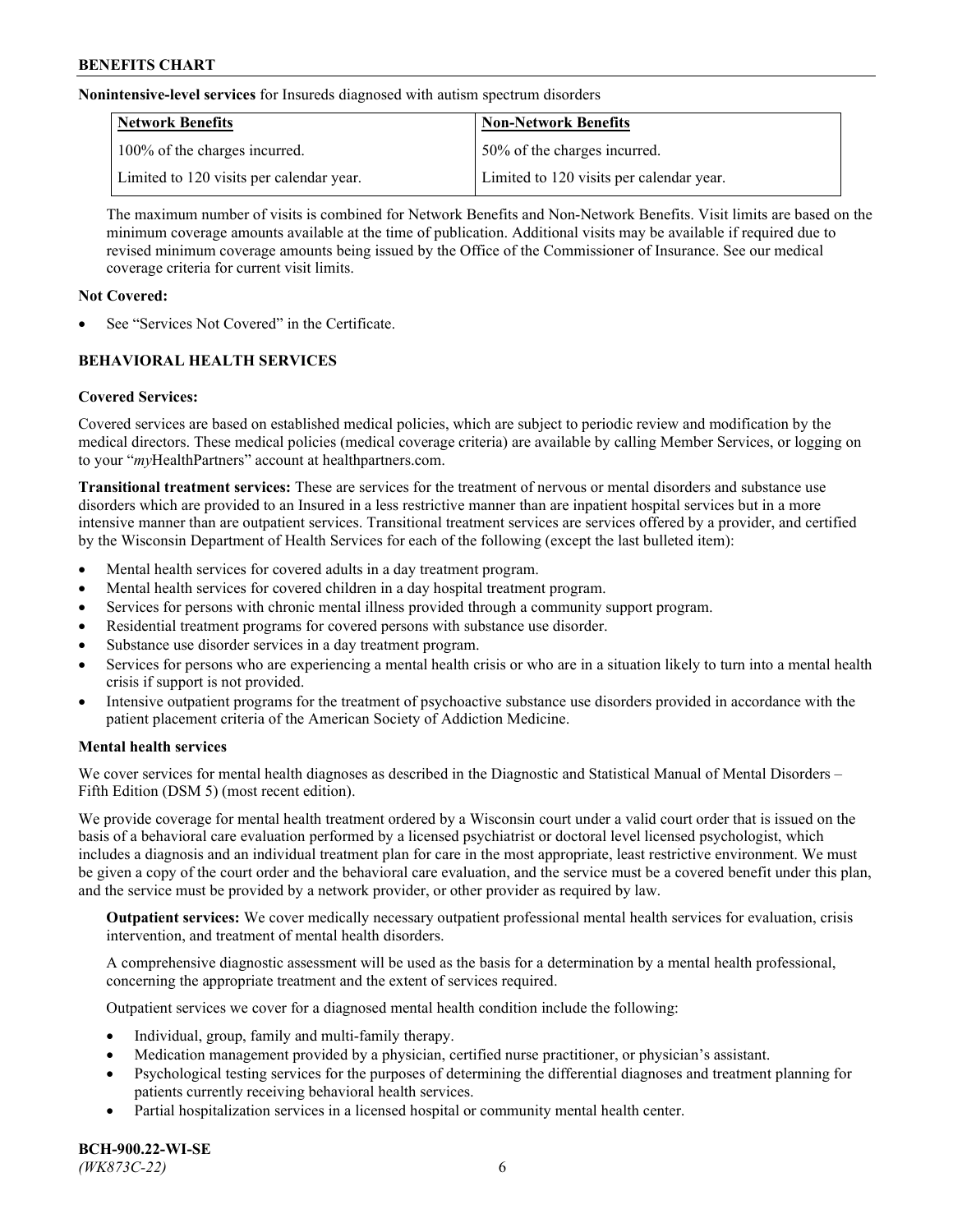- Psychotherapy and nursing services provided in the home if authorized by us.
- Treatment for gender dysphoria.

| <b>Network Benefits</b>       | <b>Non-Network Benefits</b>  |
|-------------------------------|------------------------------|
| 100% of the charges incurred. | 50% of the charges incurred. |

### **Group therapy**

| Network Benefits              | Non-Network Benefits          |
|-------------------------------|-------------------------------|
| 100% of the charges incurred. | 150% of the charges incurred. |

### **Inpatient services, including mental health residential treatment services:** We cover the following:

- Medically necessary inpatient services in a hospital and professional services for treatment of mental health disorders. Medical stabilization is covered under inpatient hospital services in the "Hospital and Skilled Nursing Facility Services" section.
- Medically necessary mental health residential treatment services. This care must be authorized by us and provided by a hospital or residential behavioral health treatment facility licensed by the local state or Department of Health and Human Services. Services not covered under this benefit include halfway houses, group homes, extended care facilities, shelter services, correctional services, detention services, transitional services, group residential services, foster care services and wilderness programs.

| Network Benefits              | Non-Network Benefits         |
|-------------------------------|------------------------------|
| 100% of the charges incurred. | 50% of the charges incurred. |

**Transitional treatment services:** We cover transitional treatment services described above for treatment of mental and nervous disorders.

| <b>Network Benefits</b>       | Non-Network Benefits         |
|-------------------------------|------------------------------|
| 100% of the charges incurred. | 50% of the charges incurred. |

#### **Substance use disorder treatment services**

We cover medically necessary services for assessments by a licensed alcohol and drug counselor and treatment of substance use disorders as defined in the latest edition of the DSM 5.

**Outpatient services:** We cover medically necessary outpatient professional services for diagnosis and treatment of substance use disorders. Substance use disorder treatment services must be provided by a program licensed by the local Department of Health Services.Outpatient services we cover for a diagnosed substance use disorder include the following:

- Individual, group, family, and multi-family therapy provided in an office setting.
- Opiate replacement therapy including methadone and buprenorphine treatment.

| Network Benefits              | Non-Network Benefits         |
|-------------------------------|------------------------------|
| 100% of the charges incurred. | 50% of the charges incurred. |

**Inpatient services:** We cover the following:

- Medically necessary inpatient services in a hospital or a licensed residential primary treatment center.
- Services provided in a hospital that is licensed by the local state and accredited by Medicare.
- Detoxification services in a hospital or community detoxification facility if it is licensed by the local Department of Health Services.

| Network Benefits              | <b>Non-Network Benefits</b>  |
|-------------------------------|------------------------------|
| 100% of the charges incurred. | 50% of the charges incurred. |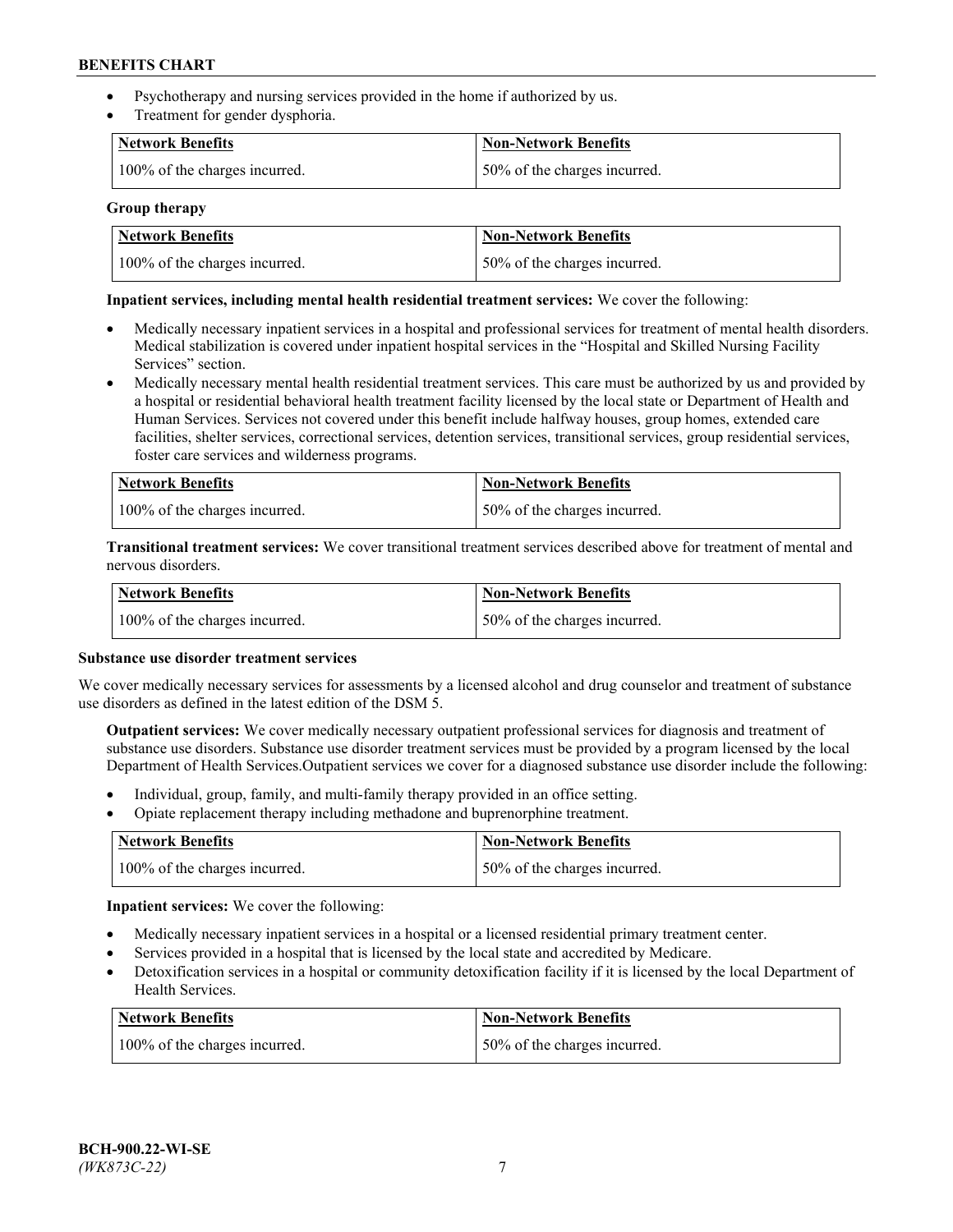**Transitional treatment services:** We cover transitional treatment services described above for treatment of substance use disorders.

| Network Benefits              | Non-Network Benefits          |
|-------------------------------|-------------------------------|
| 100% of the charges incurred. | 150% of the charges incurred. |

**Out-of-area services for Wisconsin students:** If a dependent child is a student in a school located in Wisconsin, but outside of our service area, we cover mental health and substance use disorder services as required under Wisconsin Statute 609.655.

- The student may have a clinical assessment from a local, non-network mental health or substance use disorder treatment provider at the network benefit level when prior authorized by us.
- If outpatient services are recommended in the clinical assessment, five outpatient visits from a non-network provider will be covered at the network benefit level.
- Our Medical Director will determine the need for continuing treatment by the non-network provider; additional visits may be approved.
- Coverage for the outpatient services will not be provided if the recommended treatment would keep the student from attending school on a regular basis or if the student is no longer attending the school full-time.

This benefit is subject to the limitations shown in this "Behavioral Health Services" section.

| Network Benefits              | <b>Non-Network Benefits</b> |
|-------------------------------|-----------------------------|
| 100% of the charges incurred. | Not applicable.             |

A dependent child enrolled in a school outside of the state of Wisconsin is not eligible for this benefit.

### **Not Covered:**

See "Services Not Covered" in the Certificate.

# **CHIROPRACTIC SERVICES**

## **Covered Services:**

We cover chiropractic services for rehabilitative care. Chiropractic services are adjustments to any abnormal articulations of the human body, especially those of the spinal column, for the purpose of giving freedom of action to impinged nerves that may cause pain or deranged function.

Massage therapy which is performed in conjunction with other treatment/modalities by a chiropractor, is part of a prescribed treatment plan and is not billed separately is covered.

| <b>Network Benefits</b>       | <b>Non-Network Benefits</b>  |
|-------------------------------|------------------------------|
| 100% of the charges incurred. | 50% of the charges incurred. |

#### **Not Covered:**

- Massage therapy for the purpose of comfort or convenience of the Insured.
- See "Services Not Covered" in the Certificate.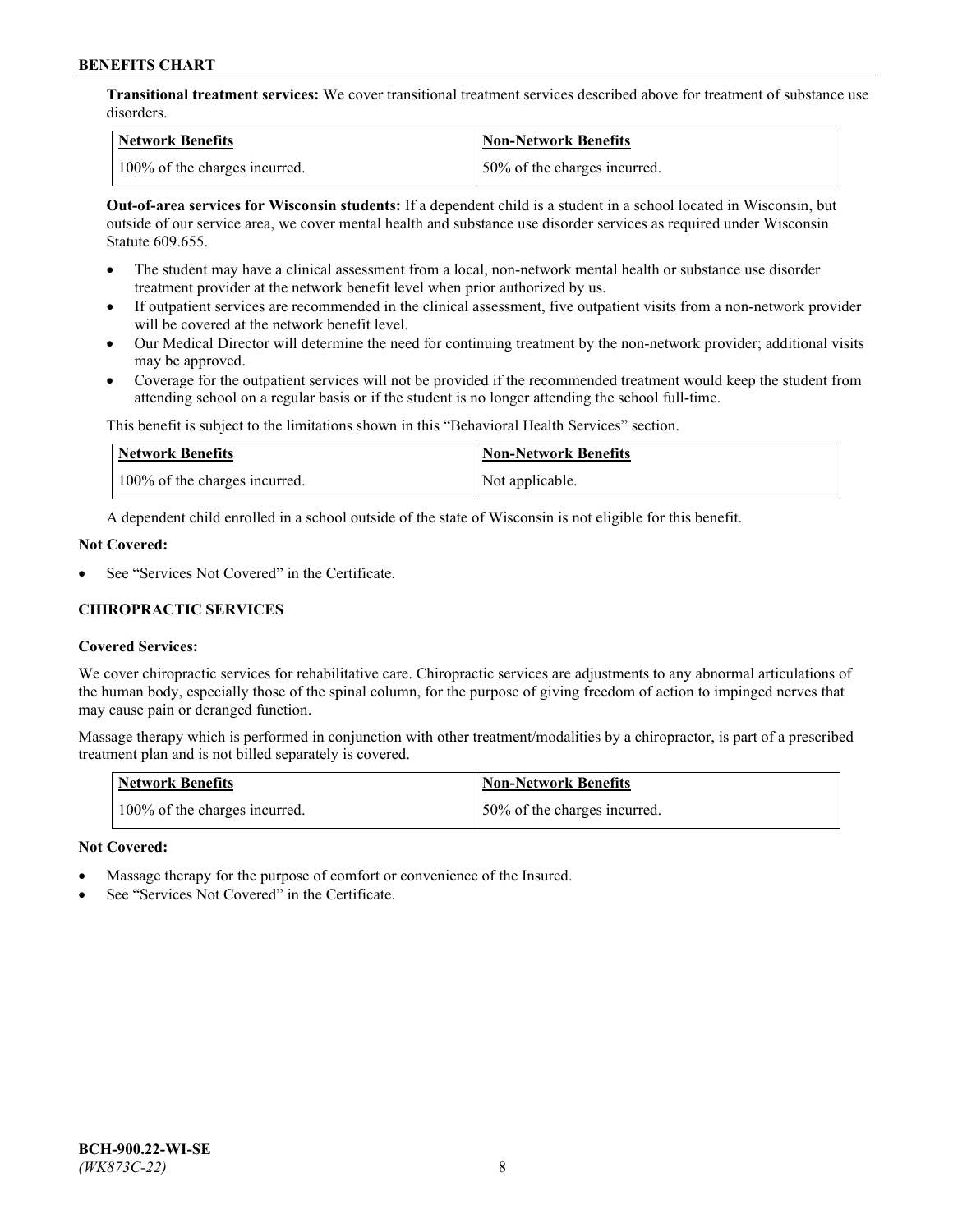# **CLINICAL TRIALS**

# **Covered Services:**

We cover certain routine services if you participate in a Phase I, Phase II, Phase III or Phase IV approved clinical trial that is conducted in relation to the prevention, detection, or treatment of cancer or other life-threatening disease or condition as defined in the Affordable Care Act. Approved clinical trials include (1) federally funded trials when the study or investigation is approved or funded by any of the federal agencies defined in the Public Health Services Act, section 2709 (d) (1) (A); (2) the study or investigation is conducted under an investigational new drug application reviewed by the Food and Drug Administration; and (3) the study or investigation is a drug trial that is exempt from having such an investigational new drug application. We cover routine patient costs for services that would be eligible under the Certificate and this Benefits Chart if the service were provided outside of a clinical trial.

| <b>Network Benefits</b>                                 | <b>Non-Network Benefits</b>                           |
|---------------------------------------------------------|-------------------------------------------------------|
| Coverage level is same as corresponding Network         | Coverage level is same as corresponding               |
| Benefits, depending on type of service provided such as | Non-Network Benefits, depending on type of service    |
| Office Visits for Illness or Injury, Inpatient or       | provided such as Office Visits for Illness or Injury, |
| Outpatient Hospital Services.                           | Inpatient or Outpatient Hospital Services.            |

## **Not Covered:**

- The investigative or experimental item, device or service itself.
- Items or services that are provided solely to satisfy data collection and analysis needs and that are not used in the direct clinical management of the patient.
- A service that is clearly inconsistent with widely accepted and established standards of care for a particular diagnosis.
- See "Services Not Covered" in the Certificate.

# **DENTAL SERVICES**

## **Covered Services:**

We cover services as described below.

**Accidental dental services:** We cover dentally necessary services to treat and restore damage done to sound, natural, unrestored teeth as a result of an accidental injury. Coverage is for damage caused by external trauma to face and mouth only, not for cracked or broken teeth, which result from biting or chewing. We cover restorations, root canals, crowns and replacement of teeth lost that are directly related to the accident in which the Insured was involved. We cover initial exam, x-rays and palliative treatment including extractions, and other oral surgical procedures directly related to the accident. Subsequent treatment must be initiated within the specified time-frame and must be directly related to the accident. We do not cover restoration and replacement of teeth that are not "sound and natural" at the time of the accident.

Full mouth rehabilitations to correct occlusion (bite) and malocclusion (misaligned teeth not due to the accident) are not covered.

When an implant-supported dental prosthetic treatment is pursued, the accidental dental benefit will be applied to the prosthetic procedure. Benefits are limited to the amount that would be paid toward the placement of a removable dental prosthetic appliance that could be used in the absence of implant treatment. Care must be provided or pre-authorized by a HealthPartners dentist.

| <b>Network Benefits</b>       | <b>Non-Network Benefits</b>  |
|-------------------------------|------------------------------|
| 100% of the charges incurred. | 50% of the charges incurred. |

For all accidental dental services, treatment and/or restoration must be initiated within six months of the date of the injury. Coverage is limited to the initial course of treatment and/or initial restoration. Services must be provided within 24 months of the date of injury to be covered.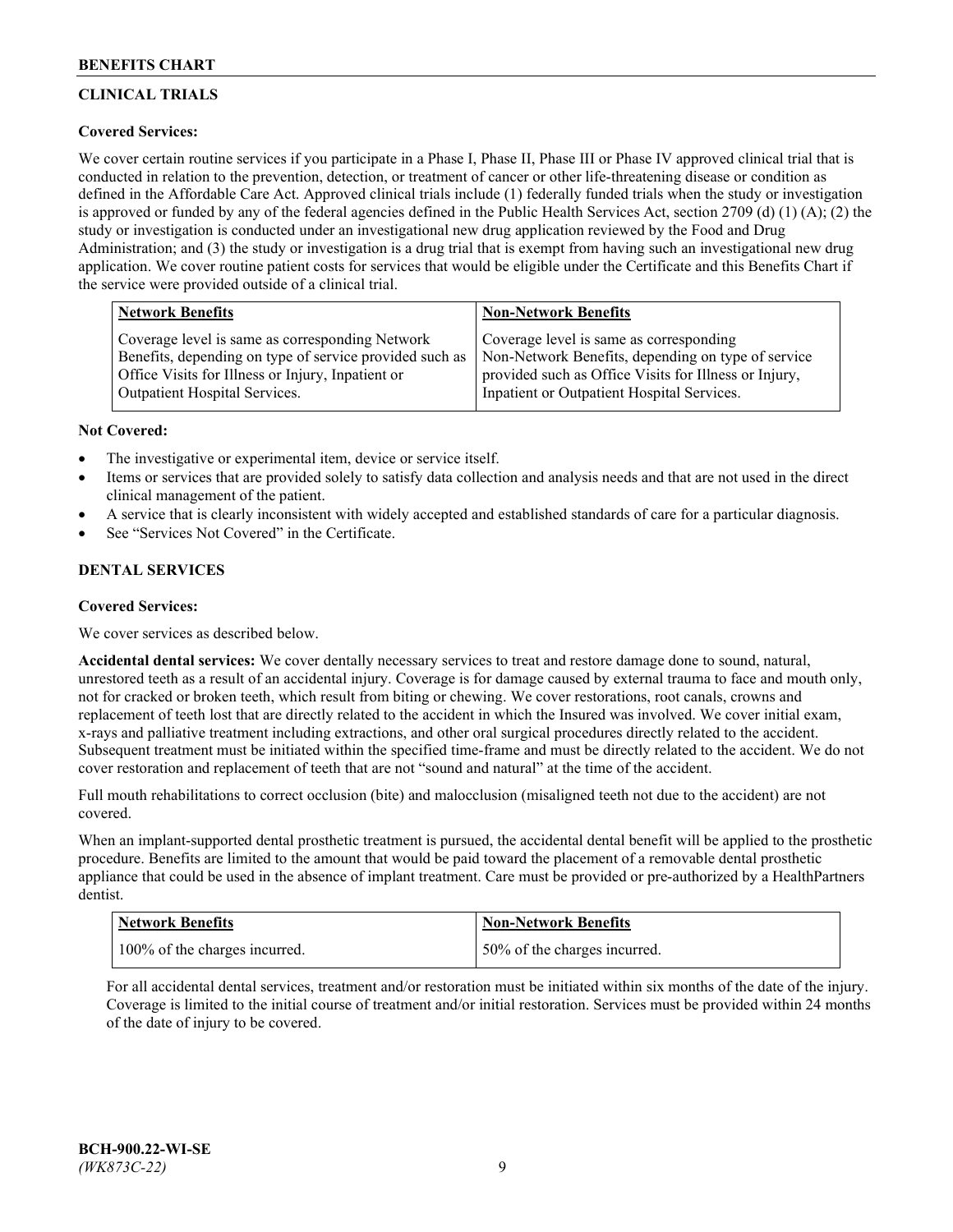# **Medical referral dental services**

**Medically necessary outpatient dental services:** We cover medically necessary outpatient dental services. Coverage is limited to dental services required for treatment of an underlying medical condition, e.g., removal of teeth to complete radiation treatment for cancer of the jaw, cysts and lesions.

| Network Benefits              | <b>Non-Network Benefits</b>  |
|-------------------------------|------------------------------|
| 100% of the charges incurred. | 50% of the charges incurred. |

**Medically necessary hospitalization and anesthesia for dental care:** We cover medically necessary hospitalization for dental care. This is limited to charges incurred by an Insured who: (1) is a child under age 5; (2) is severely disabled; (3) has a medical condition, and requires hospitalization or general anesthesia for dental care treatment; or (4) is a child between ages 5 and 12 and care in dental offices has been attempted unsuccessfully and usual methods of behavior modification have not been successful, or when extensive amounts of restorative care, exceeding four appointments, are required. Coverage is limited to facility and anesthesia charges. Oral surgeon/dentist professional fees are not covered. The following are examples, though not all-inclusive, of medical conditions which may require hospitalization for dental services: severe asthma, severe airway obstruction or hemophilia. Hospitalization required due to the behavior of the Insured or due to the extent of the dental procedure is not covered.

| Network Benefits              | <b>Non-Network Benefits</b>  |
|-------------------------------|------------------------------|
| 100% of the charges incurred. | 50% of the charges incurred. |

**Medical complications of dental care:** We cover medical complications of dental care. Treatment must be medically necessary care and related to medical complications of non-covered dental care, including complications of the head, neck, or substructures.

| <b>Network Benefits</b>       | Non-Network Benefits         |
|-------------------------------|------------------------------|
| 100% of the charges incurred. | 50% of the charges incurred. |

**Oral surgery:** We cover oral surgery. Coverage is limited to treatment of medical conditions requiring oral surgery, such as treatment of oral neoplasm, non-dental cysts, fracture of the jaws, trauma of the mouth and jaws, and any other oral surgery procedures provided as medically necessary dental services.

| Network Benefits              | <b>Non-Network Benefits</b>   |
|-------------------------------|-------------------------------|
| 100% of the charges incurred. | 150% of the charges incurred. |

**Treatment of cleft lip and cleft palate:** We cover treatment of cleft lip and cleft palate of a dependent child, including orthodontic treatment and oral surgery directly related to the cleft. Dental services which are not required for the treatment of cleft lip or cleft palate are not covered. If a dependent child covered under the Certificate and Benefits Chart is also covered under a dental plan which includes orthodontic services, that dental plan shall be considered primary for the necessary orthodontic services. Oral appliances are subject to the same copayment, conditions and limitations as durable medical equipment.

| <b>Network Benefits</b>                               | <b>Non-Network Benefits</b>                            |
|-------------------------------------------------------|--------------------------------------------------------|
| Coverage level is same as corresponding Network       | Coverage level is same as corresponding                |
| Benefits, depending on type of service provided, such | Non-Network Benefits, depending on type of service     |
| as Office Visits for Illness or Injury, Inpatient or  | provided, such as Office Visits for Illness or Injury, |
| Outpatient Hospital Services.                         | Inpatient or Outpatient Hospital Services.             |

**Treatment of temporomandibular disorder (TMD) and craniomandibular disorder (CMD):** We cover diagnostic procedures, surgical treatment and non-surgical treatment (including intraoral splint therapy devices) for temporomandibular disorder (TMD) and craniomandibular disorder (CMD), which is medically necessary care. Dental services which are not required to directly treat TMD or CMD are not covered.

| <b>Network Benefits</b>       | <b>Non-Network Benefits</b>   |
|-------------------------------|-------------------------------|
| 100% of the charges incurred. | 150% of the charges incurred. |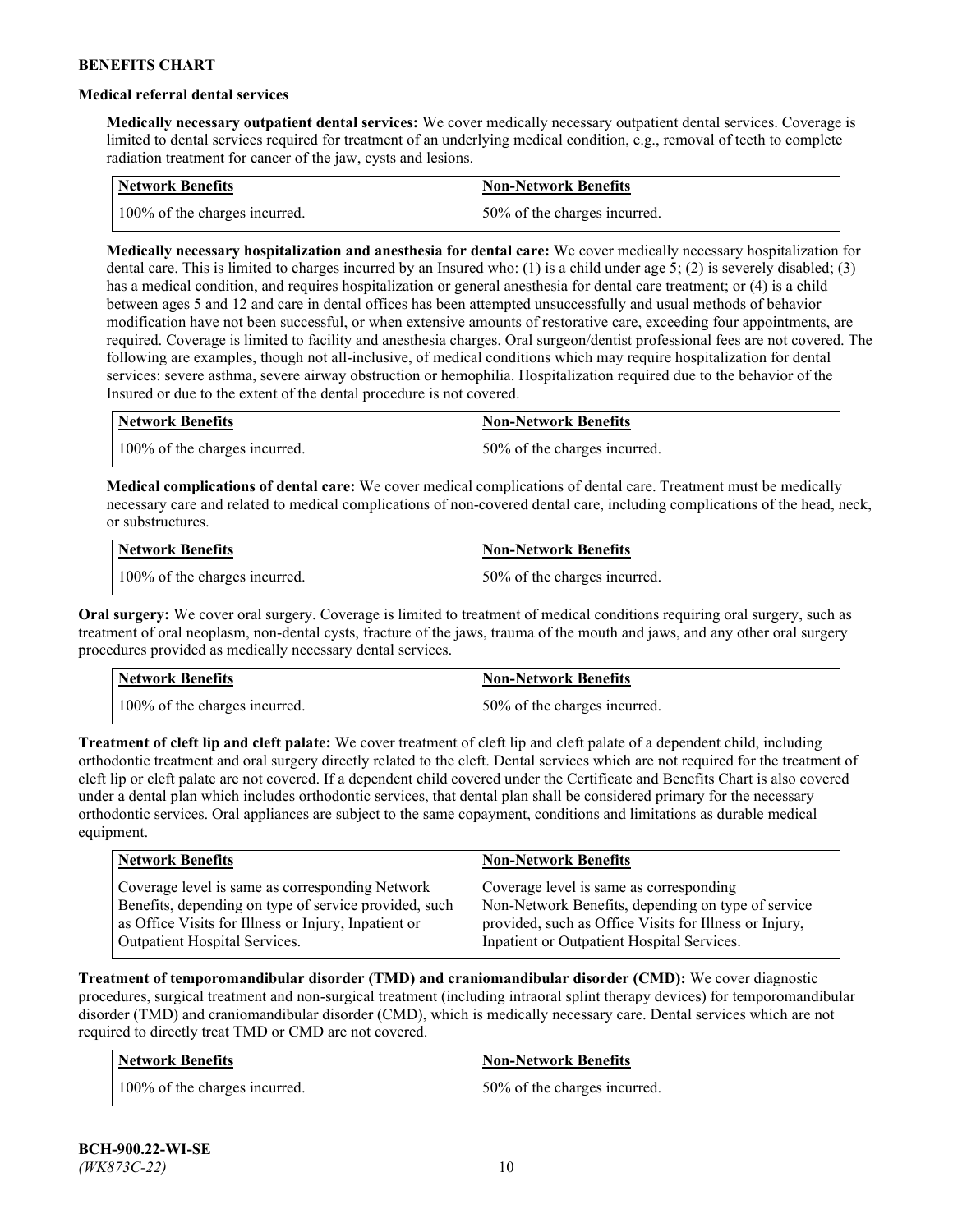# **Not Covered:**

- Dental treatment, procedures or services not listed in this Benefits Chart.
- Accident-related dental services if treatment is: (1) provided to teeth which are not sound and natural; (2) to teeth which have been restored; (3) initiated beyond six months from the date of the injury; (4) received beyond the initial treatment or restoration; or (5) received beyond 24 months from the date of injury.
- Oral surgery to remove wisdom teeth.
- Orthognathic treatment or procedures and all related services.
- See "Services Not Covered" in the Certificate.

### **DIABETES AND HYPERTENSION DISEASE MANAGEMENT PROGRAM**

### **Covered Services:**

If you meet criteria for coverage, you may qualify for the Diabetes and/or Hypertension Disease Management Program.

The program covers group health coaching which focuses on weight loss, exercise, behavior modification and health education through Omada Health.

| <b>Network Benefits</b>                                     | <b>Non-Network Benefits</b> |
|-------------------------------------------------------------|-----------------------------|
| 100% of the charges incurred.<br>Deductible does not apply. | Not applicable.             |

### **Not Covered:**

See "Services Not Covered" in the Certificate.

# **DIABETIC EQUIPMENT AND SUPPLIES**

### **Covered Services:**

We cover physician prescribed medically appropriate and necessary drugs and supplies used in the management and treatment of diabetes for Insureds with gestational, Type I or Type II diabetes including durable diabetic equipment and disposable supplies, as described below.

Certain items are only covered if your condition meets our coverage criteria and obtained through an authorized vendor. For more information on what we cover and any prior authorization requirements, call Member Services or log on to your "*my*HealthPartners" account at [healthpartners.com.](http://www.healthpartners.com/)

Insulin and medications for diabetes are covered as outpatient drugs under the "Prescription Drug Services" section.

**Pumps and pump supplies.** These include diabetic insulin pumps, diabetic infusion pumps and infusion pump supplies such as infusion sets, tubing, connectors and syringe reservoirs.

| <b>Network Benefits</b>                                                                 | <b>Non-Network Benefits</b>  |
|-----------------------------------------------------------------------------------------|------------------------------|
| Pumps received at a pharmacy:<br>100% of the charges incurred.                          | 50% of the charges incurred. |
| Pumps received from a non-pharmacy<br>approved vendor:<br>100% of the charges incurred. |                              |

## **All other durable equipment and diabetic supplies**

Durable Diabetic Equipment and Supplies. These include continuous glucose monitoring system (CGMS), transmitter, sensors and receivers, diabetic blood glucose monitors and control/calibrating solutions (for checking accuracy or testing equipment and test strips).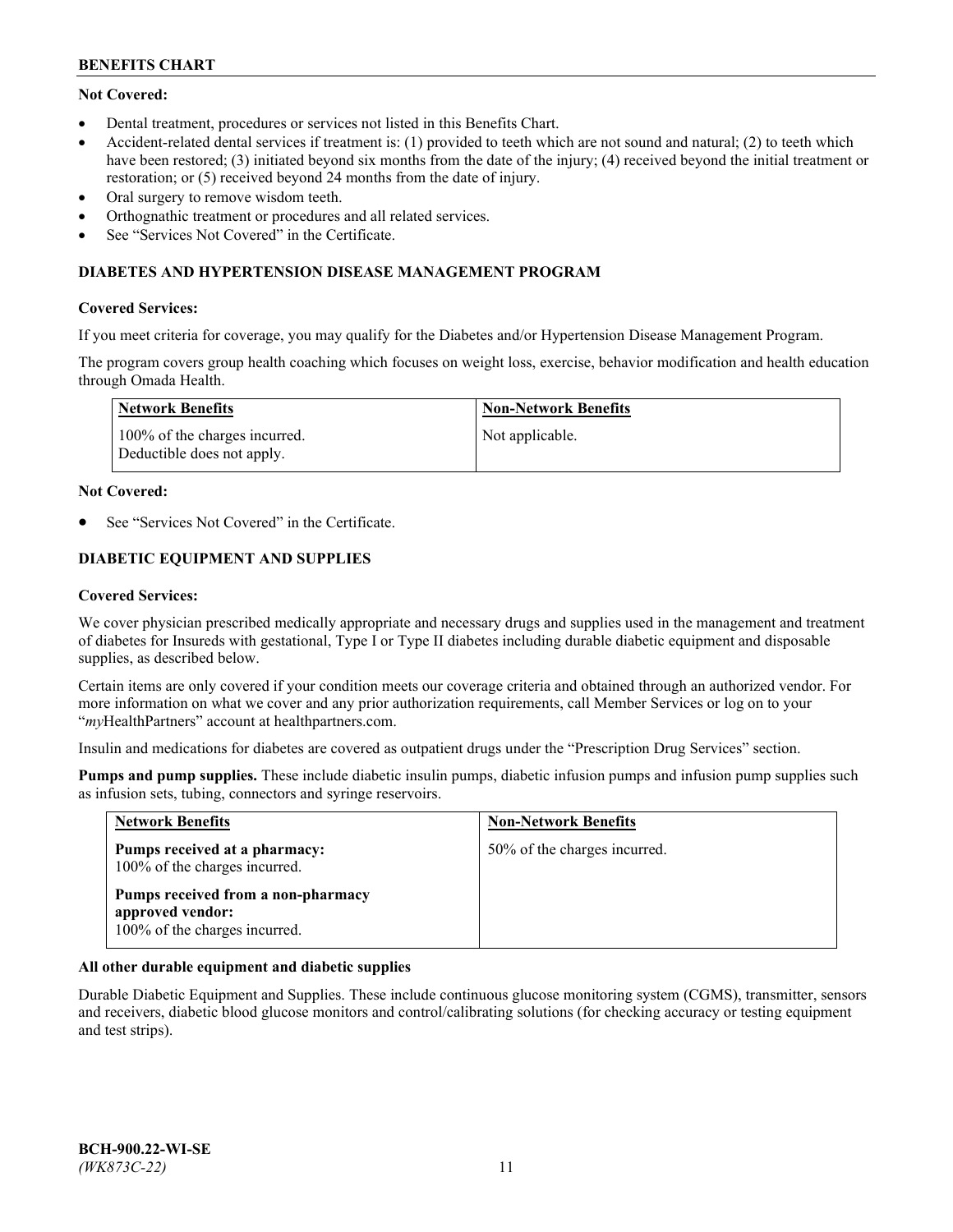Disposable Diabetic Supplies. These are one-time use supplies, including syringes, lancets, lancet devices, blood and urine ketone test strips, and needles.

Certain diabetic supplies and equipment must be purchased at a pharmacy.

| <b>Network Benefits</b>                                                                                               | <b>Non-Network Benefits</b>  |
|-----------------------------------------------------------------------------------------------------------------------|------------------------------|
| If received through a pharmacy:<br>100% of the charges incurred.                                                      | 50% of the charges incurred. |
| If received through a non-pharmacy provider:<br>100% of the charges incurred if purchased from an<br>approved vendor. |                              |

### **Limitations:**

- No more than a 93-day supply of diabetic supplies are covered and dispensed at a time.
- We require that certain diabetic supplies and equipment be purchased at a pharmacy.
- Diabetic supplies and equipment are limited to certain models and brands.
- Durable medical equipment and supplies must be obtained from or repaired by approved vendors.
- Covered services and supplies are based on established medical policies which are subject to periodic review and modification by the medical directors. Our coverage policy for diabetic supplies includes information on our required models and brands. These medical policies (medical coverage criteria) are available by calling Member Services, or logging on to your "myHealthPartners" account at [healthpartners.com.](http://www.healthpartners.com/)

### **Not Covered:**

- Replacement or repair of any covered items, if the items are (i) damaged or destroyed by misuse, abuse or carelessness, (ii) lost; or (iii) stolen.
- Duplicate or similar items.
- Labor and related charges for repair of any covered items which are more than the cost of replacement by an approved vendor.
- Batteries for monitors and equipment.
- Sales tax, mailing, delivery charges, service call charges.
- See "Services Not Covered" in the Certificate.

# **DIAGNOSTIC IMAGING SERVICES**

#### **Covered Services:**

We cover diagnostic imaging, when ordered by a provider and provided in a clinic or outpatient hospital facility.

For Network Benefits, non-emergent, scheduled outpatient Magnetic Resonance Imaging (MRI) and Computed Tomography (CT) must be provided at a designated facility. Your physician or facility will obtain or verify prior authorization for these services, as needed.

We cover services provided in a clinic or outpatient hospital facility. To see the benefit level for inpatient hospital or skilled nursing facility services, see benefits under "Inpatient Hospital and Skilled Nursing Facility Services".

#### **Outpatient magnetic resonance imaging (MRI) and computed tomography (CT)**

| <b>Network Benefits</b>       | <b>Non-Network Benefits</b>  |
|-------------------------------|------------------------------|
| 100% of the charges incurred. | 50% of the charges incurred. |

#### **All other outpatient diagnostic imaging services**

#### **Services for illness or injury**

| <b>Network Benefits</b>       | <b>Non-Network Benefits</b>  |
|-------------------------------|------------------------------|
| 100% of the charges incurred. | 50% of the charges incurred. |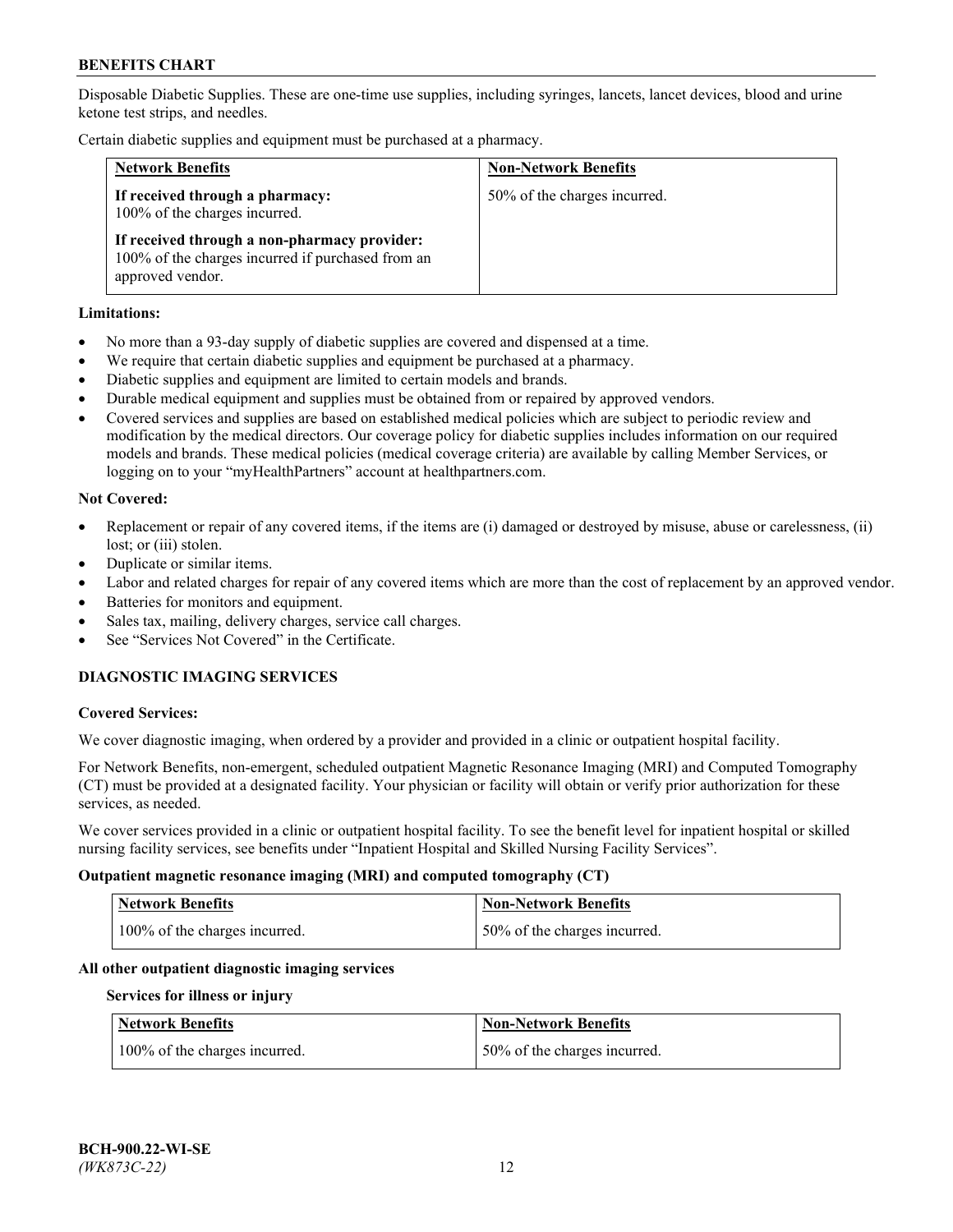### **Preventive services (MRI/CT procedures are not considered preventive)**

Diagnostic imaging services associated with preventive services are covered at the benefit level shown in the "Preventive Services" section of this Benefits Chart.

#### **Not Covered:**

See "Services Not Covered" in the Certificate.

# **DURABLE MEDICAL EQUIPMENT, PROSTHETICS, ORTHOTICS AND SUPPLIES**

### **Covered Services:**

We cover equipment and services, as described below.

We cover durable medical equipment and services, prosthetics, orthotics and supplies, subject to the limitations below, including certain disposable supplies and enteral feedings.

We cover external hearing aids, cochlear implants, and related treatment prescribed by a physician or by a licensed audiologist for Insureds under 18 years of age who have hearing loss.

We also cover basic hearing aids for Insureds age 18 or older for the correction of a hearing impairment.

Osseointegrated or bone-anchored hearing aids are only covered for Insureds who have hearing loss that is not correctable by any other procedure.

Hearing aids are limited to one basic, standard hearing aid for each ear every three years.

A basic hearing aid is defined as a hearing device that consists of a microphone, amplifier, volume control, battery and receiver, which is up to date using the latest technology. It does not include upgrades above and beyond the functionality of a basic hearing aid, including, but not limited to, hearing improvements for group settings, background noise, Bluetooth/remote control functionality, or extended warranties. Charges for upgrades above the cost of a basic, standard hearing aid are not covered.

Diabetic equipment and supplies are covered under the "Diabetic Equipment and Supplies" section.

#### **Special dietary treatment for phenylketonuria (PKU) if it meets our medical coverage criteria**

| <b>Network Benefits</b>       | <b>Non-Network Benefits</b>  |
|-------------------------------|------------------------------|
| 100% of the charges incurred. | 50% of the charges incurred. |

## **Oral amino acid based elemental formula if it meets our medical coverage criteria**

| <b>Network Benefits</b>       | Non-Network Benefits         |
|-------------------------------|------------------------------|
| 100% of the charges incurred. | 50% of the charges incurred. |

#### **All other durable medical equipment, prosthetics, orthotics and supplies**

| <b>Network Benefits</b>       | <b>Non-Network Benefits</b>  |
|-------------------------------|------------------------------|
| 100% of the charges incurred. | 50% of the charges incurred. |

#### **Limitations:**

Coverage of durable medical equipment is limited by the following:

- Payment will not exceed the cost of an alternate piece of equipment or service that is effective and medically necessary.
- For prosthetic benefits, other than oral appliances for cleft lip and cleft palate, payment will not exceed the cost of an alternate piece of equipment or service that is effective, medically necessary and enables Insureds to conduct standard activities of daily living.
- We reserve the right to determine if an item will be approved for rental vs. purchase.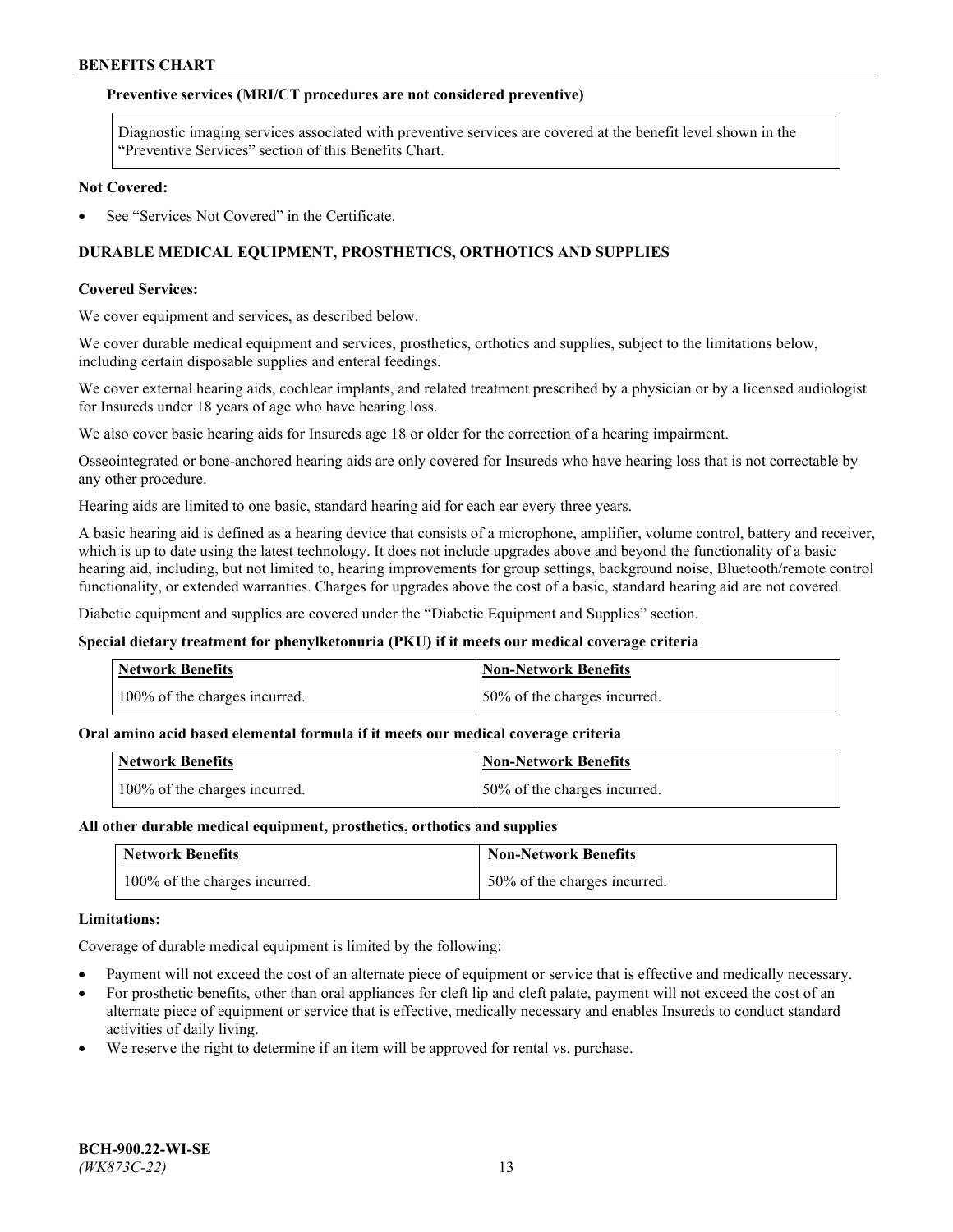- Durable medical equipment and supplies must be obtained from or repaired by approved vendors.
- Covered services and supplies are based on established medical policies which are subject to periodic review and modification by the medical or dental directors. Our medical policy for diabetic supplies includes information on our required models and brands. These medical policies (medical coverage criteria) are available by calling Member Services, or logging on to your "*my*HealthPartners" account a[t healthpartners.com.](http://www.healthpartners.com/)

# **Not Covered:**

Items which are not eligible for coverage include, but are not limited to:

- Replacement or repair of any covered items, if the items are (i) damaged or destroyed by misuse, abuse or carelessness, (ii) lost; or (iii) stolen.
- Duplicate or similar items.
- Labor and related charges for repair of any covered items which are more than the cost of replacement by an approved vendor.
- Sales tax, mailing, delivery charges, service call charges.
- Items which are primarily educational in nature or for hygiene, vocation, comfort, convenience or recreation.
- Communication aids or devices: equipment to create, replace or augment communication abilities including, but not limited to, speech processors, receivers, communication boards, or computer or electronic assisted communication.
- Implantable and osseointegrated or bone-anchored hearing aids and their fitting, except as specifically described in this Benefits Chart. This exclusion does not apply to cochlear implants.
- Eyeglasses, contact lenses and their fitting, measurement and adjustment, except as specifically described in this Benefits Chart.
- Hair prostheses (wigs).
- Household equipment which primarily has customary uses other than medical, such as, but not limited to, exercise cycles, air purifiers, central or unit air conditioners, water purifiers, non-allergenic pillows, mattresses or waterbeds.
- Household fixtures including, but not limited to, escalators or elevators, ramps, swimming pools and saunas.
- Modifications to the structure of the home including, but not limited to, wiring, plumbing or charges for installation of equipment.
- Vehicle, car or van modifications including, but not limited to, hand brakes, hydraulic lifts and car carrier.
- Rental equipment while owned equipment is being repaired by non-contracted vendors, beyond one month rental of medically necessary equipment.
- Other equipment and supplies, including but not limited to assistive devices, that we determine are not eligible for coverage.
- See "Services Not Covered" in the Certificate.

# **EMERGENCY AND URGENTLY NEEDED CARE SERVICES**

## **Covered Services:**

We cover services for emergency care and urgently needed care if the services are otherwise eligible for coverage under the Certificate.

**Urgently needed care.** These are services to treat an unforeseen illness or injury that:

- are required in order to prevent a serious deterioration in your health; and
- cannot be delayed until the next available clinic or office hours.

| <b>Network Benefits</b>       | <b>Non-Network Benefits</b> |
|-------------------------------|-----------------------------|
| 100% of the charges incurred. | See Network Benefits.       |

**Emergency care.** These are services to treat:

- the sudden, unexpected onset of illness or injury which, if left untreated or unattended until the next available clinic or office hours, would result in hospitalization; or
- a condition requiring professional health services immediately necessary to preserve life or stabilize health.

Emergency care includes emergency services as defined in Division BB, Title I, Section 102 of the Consolidated Appropriations Act of 2021.

When reviewing claims for coverage of emergency services, our medical director will take into consideration a reasonable layperson's belief that the circumstances required immediate medical care that could not wait until the next working day or next available clinic appointment.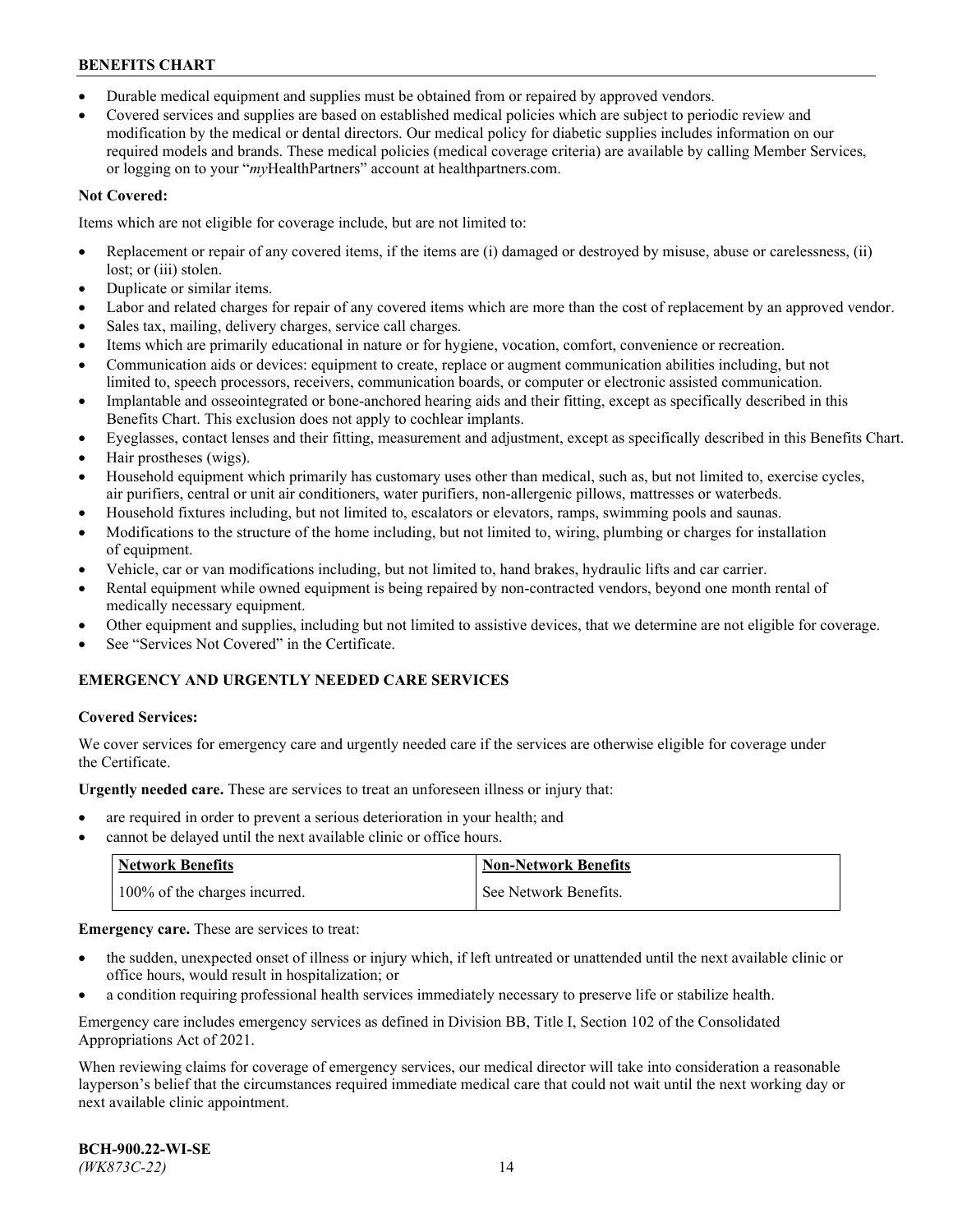### **Emergency care in a hospital emergency room, including professional services of a physician**

| <b>Network Benefits</b>       | <b>Non-Network Benefits</b> |
|-------------------------------|-----------------------------|
| 100% of the charges incurred. | See Network Benefits.       |

#### **Inpatient emergency care in a hospital**

| <b>Network Benefits</b>       | <b>Non-Network Benefits</b> |
|-------------------------------|-----------------------------|
| 100% of the charges incurred. | See Network Benefits.       |

### **Not Covered:**

• See "Services Not Covered" in the Certificate.

# **GENE THERAPY**

## **Covered Services:**

We cover gene therapy treatment if it meets our medical coverage criteria.

| <b>Network Benefits</b>                                                                                                                                                                                 | <b>Non-Network Benefits</b> |
|---------------------------------------------------------------------------------------------------------------------------------------------------------------------------------------------------------|-----------------------------|
| Coverage level is same as corresponding Network<br>Benefits, depending on type of service provided such as<br>Office Visits for Illness or Injury, Inpatient or<br><b>Outpatient Hospital Services.</b> | No coverage.                |

### **Limitations:**

- Gene therapy must be provided by a designated provider.
- Specific types of gene therapy are limited to therapies and conditions specified in our medical coverage criteria.

# **Not Covered:**

See "Services Not Covered" in the Certificate.

# **HEALTH EDUCATION**

## **Covered Services:**

We cover education for preventive services and education for the management of chronic health problems (such as diabetes).

| <b>Network Benefits</b>                                     | <b>Non-Network Benefits</b>  |
|-------------------------------------------------------------|------------------------------|
| 100% of the charges incurred.<br>Deductible does not apply. | 50% of the charges incurred. |

#### **Not Covered:**

See "Services Not Covered" in the Certificate.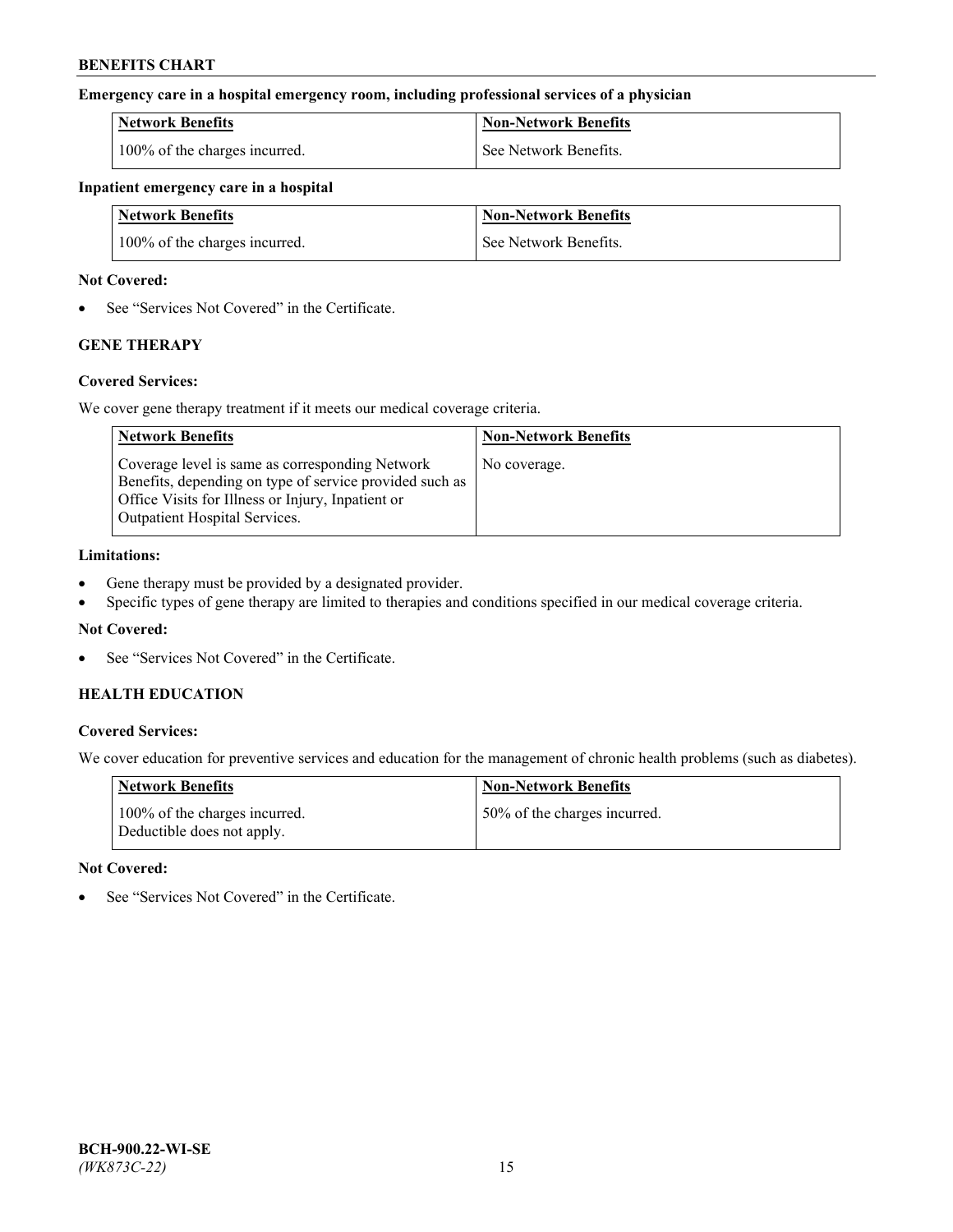# **HOME-BASED COMPREHENSIVE HEALTH RISK ASSESSMENT**

#### **Covered Services:**

If you meet our criteria for coverage, you may qualify for our home-based comprehensive health risk assessment program. The program covers a health assessment with a designated nurse practitioner.

| Network Benefits                                            | <b>Non-Network Benefits</b> |
|-------------------------------------------------------------|-----------------------------|
| 100% of the charges incurred.<br>Deductible does not apply. | No coverage.                |

### **Not Covered:**

See "Services Not Covered" in the Certificate.

# **HOME HEALTH SERVICES**

### **Covered Services:**

We cover skilled nursing services, physical therapy, occupational therapy, speech therapy, respiratory therapy and other therapeutic services, non-routine prenatal and postnatal services, routine postnatal well child visits as described in our medical coverage criteria, phototherapy services for newborns, home health aide services and other eligible home health services when provided in your home, if you are homebound (i.e., unable to leave home without considerable effort due to a medical condition). Lack of transportation does not constitute homebound status. For phototherapy services for newborns and high risk prenatal services, supplies and equipment are included.

We cover total parenteral nutrition/intravenous ("TPN/IV") therapy, equipment, supplies and drugs in connection with IV therapy. IV line care kits are covered under Durable Medical Equipment.

We cover palliative care benefits. Palliative care includes symptom management, education and establishing goals of care. We waive the requirement that you be homebound for a limited number of home visits for palliative care (as shown in this Benefits Chart), if you have a life-threatening, non-curable condition which has a prognosis of survival of two years or less. Additional palliative care visits are eligible under the home health services benefit if you are homebound and meet all other requirements defined in this section.

You do not need to be homebound to receive total parenteral nutrition/intravenous ("TPN/IV") therapy.

Home health services are eligible and covered only when:

- medically necessary; and
- provided as rehabilitative care, terminal care or maternity care; and
- ordered by a physician, and included in the written home care plan.

### **Physical therapy, occupational therapy, speech therapy, respiratory therapy, home health aide services and palliative care**

| Network Benefits              | <b>Non-Network Benefits</b>  |
|-------------------------------|------------------------------|
| 100% of the charges incurred. | 50% of the charges incurred. |

**TPN/IV therapy, skilled nursing services, non-routine prenatal/postnatal services, and phototherapy**

| Network Benefits              | Non-Network Benefits         |
|-------------------------------|------------------------------|
| 100% of the charges incurred. | 50% of the charges incurred. |

Each 24-hour visit (or shifts up to 24-hour visits) equals one visit and counts toward the Maximum visits for all other services shown below. Any visit that lasts less than 24 hours regardless of the length of the visit, will count as one visit toward the Maximum visits for all other services shown below. All visits must be medically necessary and benefit eligible.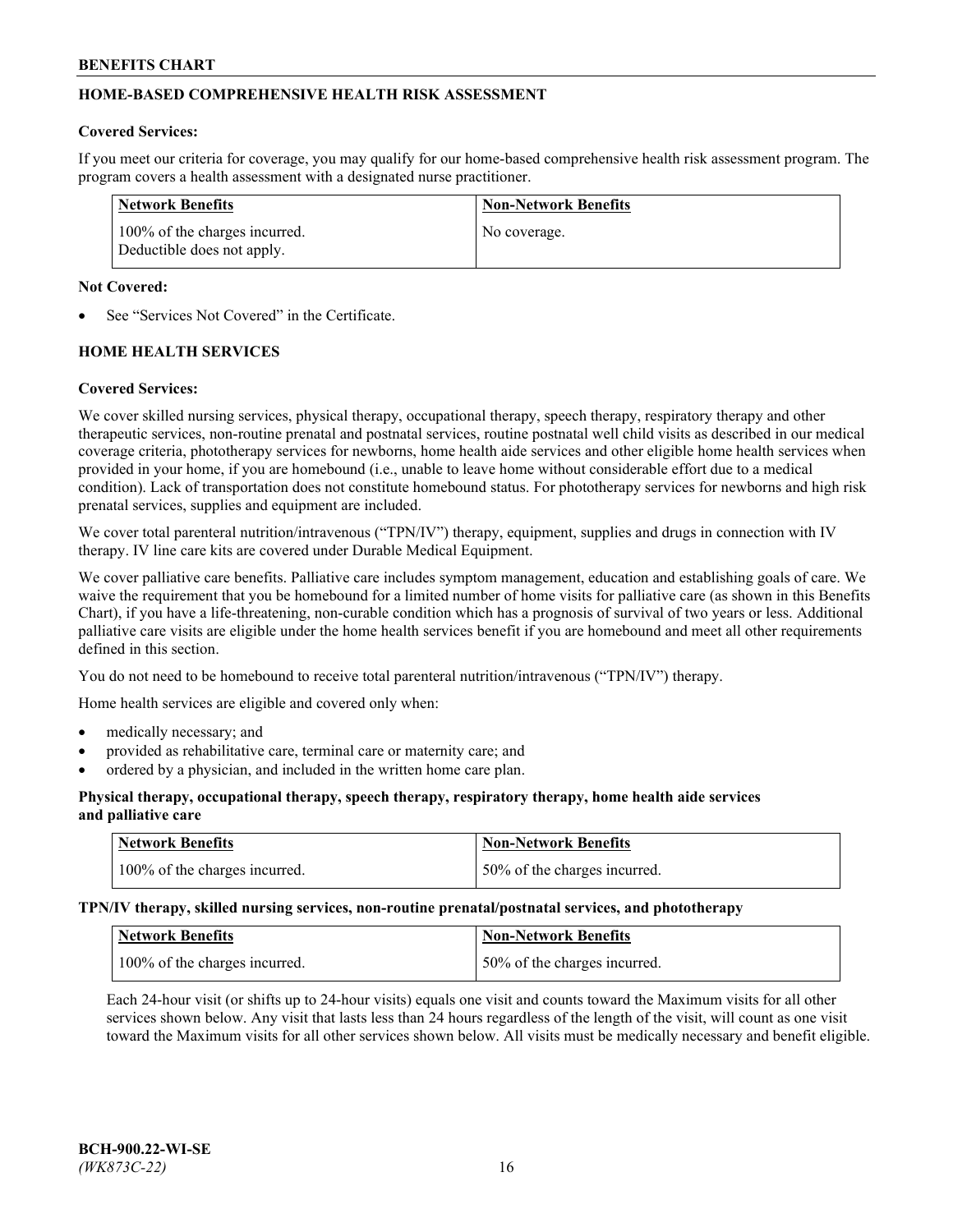## **Routine postnatal well child visit**

| <b>Network Benefits</b>                                     | <b>Non-Network Benefits</b>  |
|-------------------------------------------------------------|------------------------------|
| 100% of the charges incurred.<br>Deductible does not apply. | 50% of the charges incurred. |

#### **Maximum visits for palliative care**

If you are eligible to receive palliative care in the home and you are not homebound, there is a maximum of 12 visits per calendar year.

### **Maximum visits for all services other than palliative care**

| <b>Network Benefits</b>      | <b>Non-Network Benefits</b>  |
|------------------------------|------------------------------|
| 60 visits per calendar year. | 30 visits per calendar year. |

Each visit provided under the Network Benefits and Non-Network Benefits counts toward the maximums shown under both Maximum visits sections. The routine postnatal well child visits do not count toward the visit limit.

#### **Limitations:**

- Home health services are not provided as a substitute for a primary caregiver in the home or as relief (respite) for a primary caregiver in the home. We will not reimburse family members or residents in your home for the above services.
- A service shall not be considered a skilled nursing service merely because it is performed by, or under the direct supervision of, a licensed nurse. Where a service (such as tracheotomy suctioning or ventilator monitoring) or like services, can be safely and effectively performed by a non-medical person (or self-administered), without the direct supervision of a licensed nurse, the service shall not be regarded as a skilled nursing service, whether or not a skilled nurse actually provides the service. The unavailability of a competent person to provide a non-skilled service shall not make it a skilled service when a skilled nurse provides it. Only the skilled nursing component of so-called "blended" services (i.e. services which include skilled and non-skilled components) are covered under this Benefits Chart.

#### **Not Covered:**

- Financial or legal counseling services.
- Housekeeping or meal services in your home.
- Private duty nursing services.
- Services provided by a family member or enrollee, or a resident in the enrollee's home.
- Vocational rehabilitation and recreational or educational therapy. Recreation therapy is therapy provided solely for the purpose of recreation, including, but not limited to: (a) requests for physical therapy or occupational therapy to improve athletic ability, and (b) braces or guards to prevent sports injuries.
- See "Services Not Covered" in the Certificate.

# **HOME HOSPICE SERVICES**

#### **Applicable Definitions:**

**Part-time.** This is up to two hours of service per day, more than two hours is considered continuous care.

**Continuous Care.** This is from two to twelve hours of service per day provided by a registered nurse, licensed practical nurse, or home health aide, during a period of crisis in order to maintain a terminally ill patient at home.

**Appropriate Facility.** This is a nursing home, hospice residence, or other inpatient facility.

**Custodial Care Related to Hospice Services.** This means providing assistance in the activities of daily living and the care needed by a terminally ill patient which can be provided by primary caregiver (i.e., family member or friend) who is responsible for the patient's home care.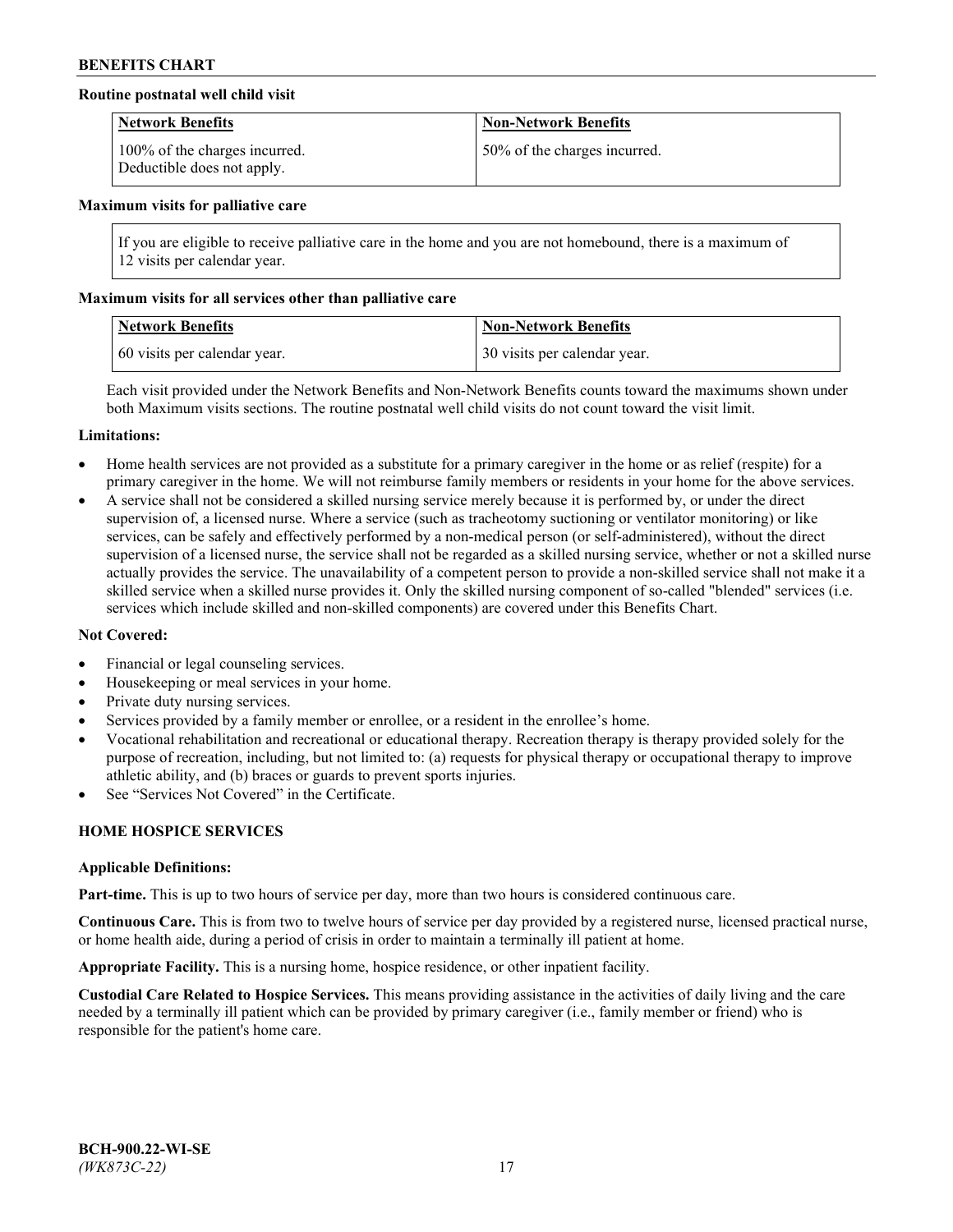### **Covered Services:**

**Home hospice program.** We cover the services described below if you are terminally ill and accepted as a home hospice program participant. You must meet the eligibility requirements of the program, and elect to receive services through the home hospice program. The services will be provided in your home, with inpatient care available when medically necessary as described below. If you elect to receive hospice services, you do so in lieu of curative treatment for your terminal illness for the period you are enrolled in the home hospice program.

**Eligibility:** In order to be eligible to be enrolled in the home hospice program, you must: (1) be a terminally ill patient (prognosis of six months or less); (2) have chosen a palliative treatment focus (i.e., emphasizing comfort and supportive services rather than treatment attempting to cure the disease or condition); and (3) continue to meet the terminally ill prognosis as reviewed by our medical director or his or her designee over the course of care. You may withdraw from the home hospice program at any time.

**Eligible services:** Hospice services include the following services provided in accordance with an approved hospice treatment plan.

- Home health services:
	- o Part-time care provided in your home by an interdisciplinary hospice team (which may include a physician, nurse, social worker, and spiritual counselor) and medically necessary home health services are covered.
	- o One or more periods of continuous care in your home or in a setting which provides day care for pain or symptom management, when medically necessary, will be covered.
- Inpatient services: We cover medically necessary inpatient services.
- Other services:
	- o Respite care is covered for care in your home or in an appropriate facility, to give your primary caregivers (i.e., family members or friends) rest and/or relief when necessary in order to maintain a terminally ill patient at home.
	- o Medically necessary medications for pain and symptom management.
	- o Semi-electric hospital beds and other durable medical equipment are covered.
	- Emergency and non-emergency care is covered.

| Network Benefits              | <b>Non-Network Benefits</b>  |
|-------------------------------|------------------------------|
| 100% of the charges incurred. | 50% of the charges incurred. |

Respite care is limited to 5 days per episode, and respite care and continuous care combined are limited to 30 days.

### **Not Covered:**

- Financial or legal counseling services.
- Housekeeping or meal services in your home.
- Custodial or maintenance care related to hospice services, whether provided in the home or in a nursing home.
- Any service not specifically described as covered services under this home hospice services benefits.
- Any services provided by members of your family or residents in your home.
- See "Services Not Covered" in the Certificate.

## **HOSPITAL AND SKILLED NURSING FACILITY SERVICES**

#### **Covered Services:**

We cover services as described below.

#### **Medical or surgical hospital services**

**Inpatient hospital services:** We cover the following medical or surgical services, for the treatment of acute illness or injury, which require the level of care only provided in an acute care facility. These services must be authorized by a physician.

Inpatient hospital services include: room and board; the use of operating or maternity delivery rooms; intensive care facilities; newborn nursery facilities; general nursing care, anesthesia, laboratory and diagnostic imaging services, radiation therapy, physical therapy, prescription drugs or other medications administered during treatment, blood and blood products (unless replaced), and blood derivatives, and other diagnostic or treatment related hospital services; physician and other professional medical and surgical services provided while in the hospital, including gender confirmation surgery that meets medical coverage criteria.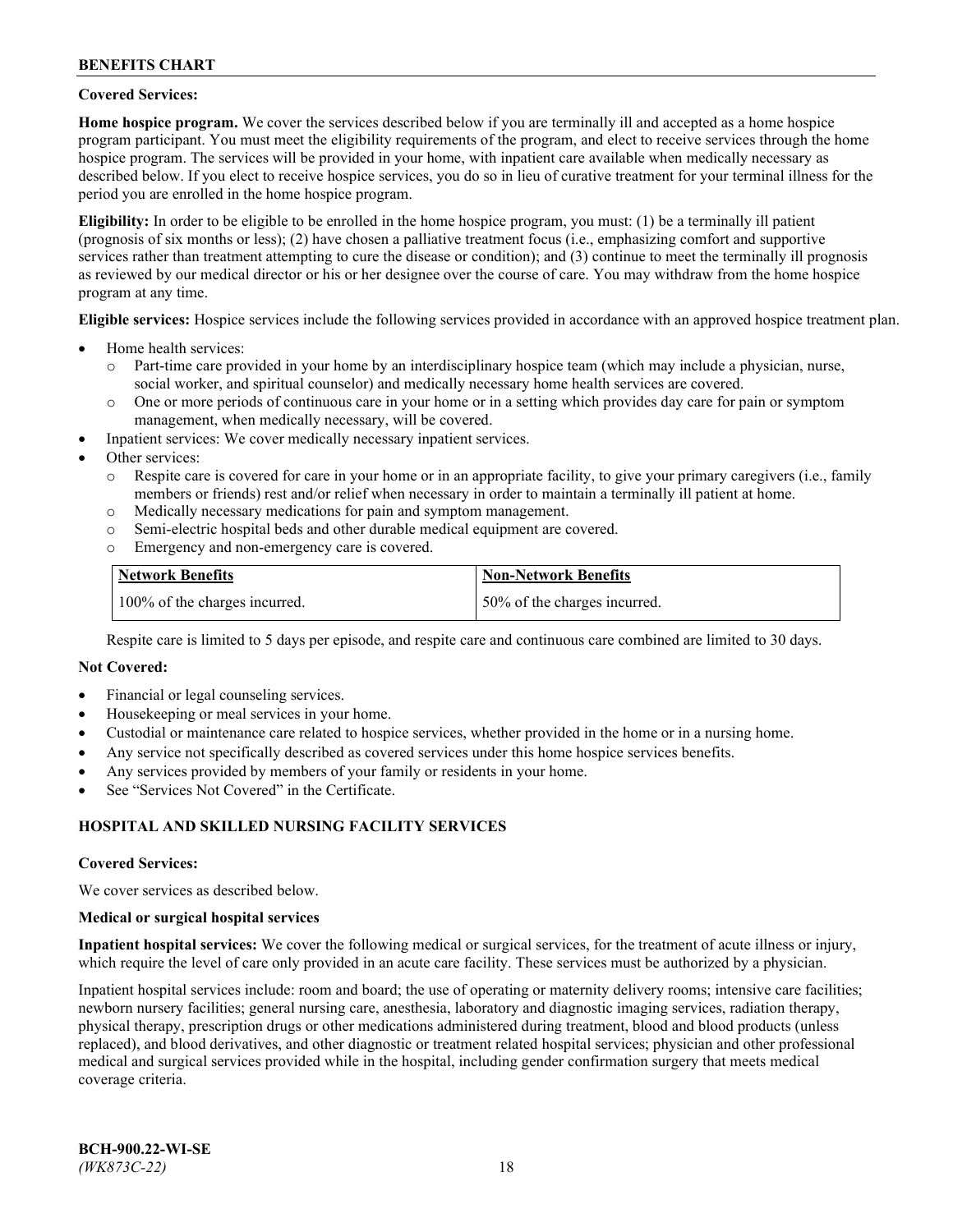We cover, following a vaginal delivery, a minimum of 48 hours of inpatient care for the mother and newborn child. We cover, following a caesarean section delivery, a minimum of 96 hours of inpatient care for the mother and newborn child.

Group health plans and health insurance issuers generally may not, under Federal law, restrict benefits for any hospital length of stay in connection with childbirth for the mother of newborn child to less than 48 hours following a vaginal delivery, or less than 96 hours following a caesarean section. However, Federal law generally does not prohibit the mother's or newborn's attending provider, after consulting with the mother, from discharging the mother or her newborn earlier than 48 hours (or 96 hours as applicable). In any case plans and issuers may not, under Federal law, require that a provider obtain authorization from the plan or the insurance issuer for prescribing a length of stay not in excess of 48 hours (or 96 hours).

| <b>Network Benefits</b>       | <b>Non-Network Benefits</b>  |
|-------------------------------|------------------------------|
| 100% of the charges incurred. | 50% of the charges incurred. |

Each Insured's admission or confinement, including that of a newborn child, is separate and distinct from the admission or confinement of any other Insured.

**Outpatient hospital, ambulatory care or surgical facility services:** We cover the following medical and surgical services, for diagnosis or treatment of illness or injury on an outpatient basis. These services must be authorized by a physician.

Outpatient services include: use of operating rooms, maternity delivery rooms or other outpatient departments, rooms or facilities; and the following outpatient services: general nursing care, anesthesia, laboratory and diagnostic imaging services, radiation therapy, physical therapy, drugs administered during treatment, blood and blood products (unless replaced), and blood derivatives, and other diagnostic or treatment related outpatient services; physician and other professional medical and surgical services provided while an outpatient, including colonoscopies (starting at age 50, or under age 50 for people at high risk of colorectal cancer), and gender confirmation surgery that meets medical coverage criteria.

For Network Benefits, non-emergent, scheduled outpatient Magnetic Resonance Imaging (MRI) and Computed Tomography (CT) must be provided at a designated facility. Your physician or facility will obtain or verify prior authorization for these services, as needed.

To see the benefit level for diagnostic imaging services, laboratory services and physical therapy, see benefits under Diagnostic Imaging Services, Laboratory Services and Physical Therapy in this Benefits Chart.

| <b>Network Benefits</b>       | <b>Non-Network Benefits</b>  |
|-------------------------------|------------------------------|
| 100% of the charges incurred. | 50% of the charges incurred. |

## **Skilled nursing facility care:**

We cover room and board, daily skilled nursing and related ancillary services for post-acute treatment and rehabilitative care of illness or injury that meets medical coverage criteria. Rehabilitation services are limited to services where significant measurable progress is expected to occur within a reasonable period of time.

| Network Benefits                             | <b>Non-Network Benefits</b>                  |
|----------------------------------------------|----------------------------------------------|
| 100% of the charges incurred.                | 50% of the charges incurred.                 |
| Limited to a 30-day maximum per confinement. | Limited to a 30-day maximum per confinement. |

Each day of services provided under the Network Benefits and Non-Network Benefits, combined, applies toward the maximum shown above.

## **Not Covered:**

- Services for items for personal convenience, such as television rental, are not covered.
- See "Services Not Covered" in the Certificate.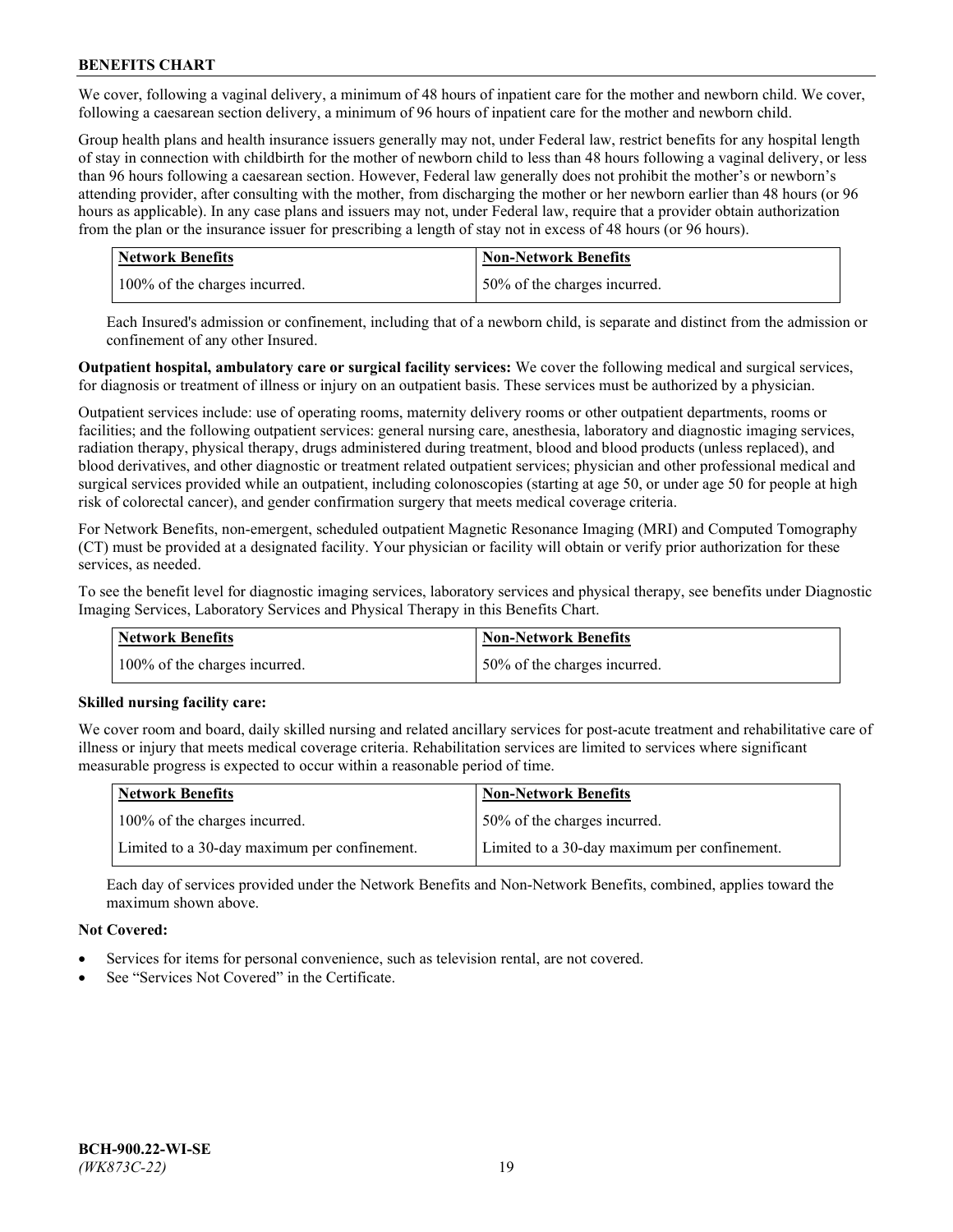# **INFERTILITY DIAGNOSIS**

# **Covered Services:**

We cover the diagnosis of infertility. These services include diagnostic procedures and tests provided in connection with an infertility evaluation, office visits and consultations to diagnose infertility.

| <b>Network Benefits</b>       | <b>Non-Network Benefits</b>  |
|-------------------------------|------------------------------|
| 100% of the charges incurred. | 50% of the charges incurred. |

Coverage is limited to office visits and consultations to diagnose infertility. Treatment is not covered.

# **Not Covered:**

- Infertility/fertility treatment, including, but not limited to, office visits, laboratory services, diagnostic imaging services and fertility drugs; reversal of sterilization; and sperm, ova or embryo acquisition, retrieval or storage; however, we cover office visits and consultations to diagnose infertility.
- Services related to the establishment of surrogate pregnancy and fees for a surrogate. However, pregnancy and maternity services are covered for an Insured under this Benefits Chart, including a surrogate pregnancy.
- See "Services Not Covered" in the Certificate

# **LABORATORY SERVICES**

## **Covered Services:**

We cover laboratory tests when ordered by a provider and provided in a clinic or outpatient hospital facility. This includes blood tests to detect lead exposure in children between the ages of 6 months and 72 months.

To see the benefit level for inpatient hospital or skilled nursing facility services, see benefits under "Inpatient Hospital and Skilled Nursing Facility Services" in this Benefits Chart.

# **Prostate-specific antigen (PSA) testing**

| <b>Network Benefits</b>       | <b>Non-Network Benefits</b>  |
|-------------------------------|------------------------------|
| 100% of the charges incurred. | 50% of the charges incurred. |

## **All other laboratory services**

**Services for illness or injury**

| <b>Network Benefits</b>       | 'Non-Network Benefits        |
|-------------------------------|------------------------------|
| 100% of the charges incurred. | 50% of the charges incurred. |

## **Preventive services**

Laboratory services associated with preventive services are covered at the benefit level shown in the "Preventive Services" section of this Benefits Chart.

## **Not Covered:**

See "Services Not Covered" in the Certificate.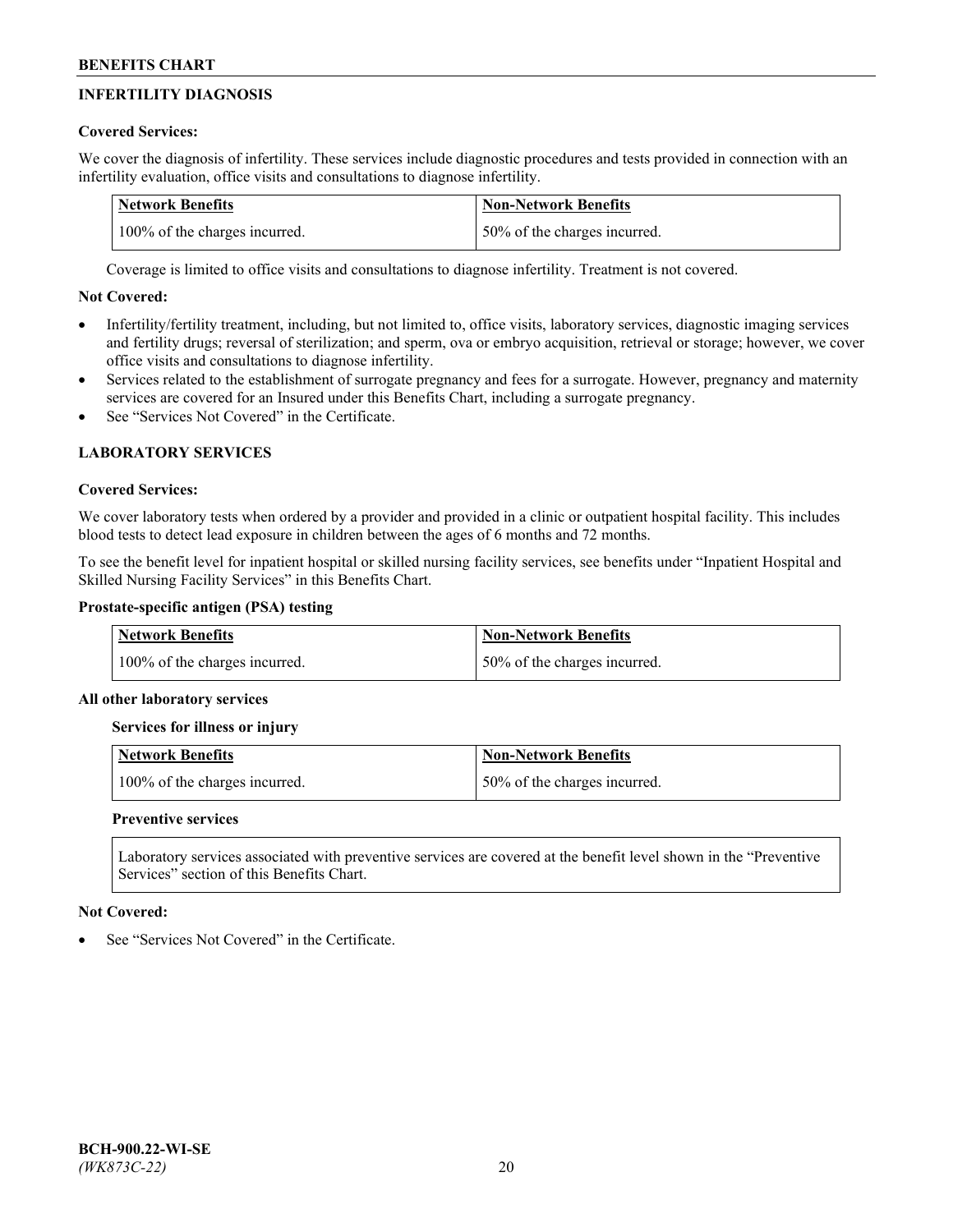# **MASTECTOMY RECONSTRUCTION BENEFIT**

## **Covered Services:**

We cover reconstruction of the breast on which the mastectomy has been performed; surgery and reconstruction of the other breast to produce symmetrical appearance, and prostheses and physical complications of all stages of mastectomy, including lymphedemas.

| <b>Network Benefits</b>                               | <b>Non-Network Benefits</b>                           |
|-------------------------------------------------------|-------------------------------------------------------|
| Coverage level is same as corresponding Network       | Coverage level is same as corresponding Non-Network   |
| Benefits, depending on type of service provided, such | Benefits, depending on type of service provided, such |
| as Office Visits for Illness or Injury, Inpatient or  | as Office Visits for Illness or Injury, Inpatient or  |
| Outpatient Hospital Services.                         | Outpatient Hospital Services.                         |

### **Not Covered:**

See "Services Not Covered" in the Certificate.

# **MEDICATION THERAPY DISEASE MANAGEMENT PROGRAM**

## **Covered Services:**

If you meet our criteria for coverage, you may qualify for our Medication Therapy Disease Management Program.

The program covers consultations with a designated Network pharmacist.

Covered services are based on established medical policies, which are subject to periodic review and modification by the medical directors. These medical policies (medical coverage criteria) are available by calling Member Services, or logging on to your "*my*HealthPartners" account at [healthpartners.com.](http://www.healthpartners.com/)

| Network Benefits                                            | <b>Non-Network Benefits</b> |
|-------------------------------------------------------------|-----------------------------|
| 100% of the charges incurred.<br>Deductible does not apply. | No coverage.                |

### **Not Covered:**

See "Services Not Covered" in the Certificate.

## **OFFICE VISITS FOR ILLNESS OR INJURY**

#### **Covered Services:**

We cover the following when medically necessary: professional medical and surgical services and related supplies, including biofeedback, of physicians and other health care providers; blood and blood products (unless replaced) and blood derivatives.

We cover diagnosis and treatment of illness or injury to the eyes. Where contact or eye glass lenses are prescribed as medically necessary for the post-operative treatment of cataracts or for the treatment of aphakia, acute or chronic corneal pathology, or keratoconus, we cover the initial evaluation, lenses and fitting. Insureds must pay for lens replacement beyond the initial pair.

Services received via video, E-visit or telephone are covered under the "Telehealth/Telemedicine Services" section.

#### **Office visits**

| <b>Network Benefits</b>       | <b>Non-Network Benefits</b>  |
|-------------------------------|------------------------------|
| 100% of the charges incurred. | 50% of the charges incurred. |

**Convenience clinics**

| <b>Network Benefits</b>       | <b>Non-Network Benefits</b>   |
|-------------------------------|-------------------------------|
| 100% of the charges incurred. | 150% of the charges incurred. |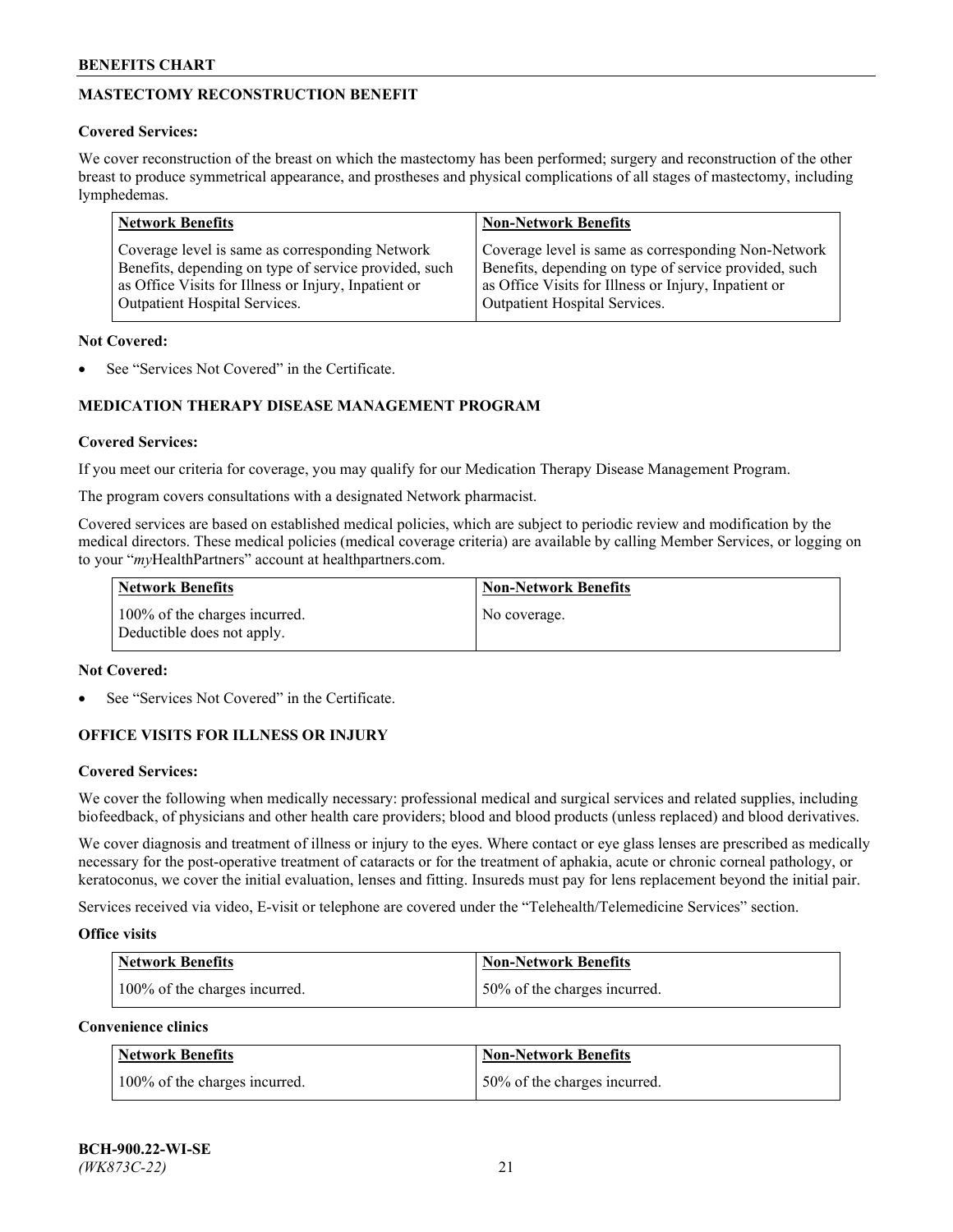### **Injections administered in a physician's office, other than immunizations**

#### **Allergy injections**

| Network Benefits              | Non-Network Benefits         |
|-------------------------------|------------------------------|
| 100% of the charges incurred. | 50% of the charges incurred. |

#### **All other injections**

| <b>Network Benefits</b>       | <b>Non-Network Benefits</b>  |
|-------------------------------|------------------------------|
| 100% of the charges incurred. | 50% of the charges incurred. |

#### **Not Covered:**

- Court ordered treatment, except as described in this Benefits Chart. Any resulting court ordered treatment for mental health services will be subject to the Certificate's requirement for medical necessity.
- See "Services Not Covered" in the Certificate.

### **PEDIATRIC EYEWEAR**

### **Covered Services:**

We cover pediatric eyewear for children.

Routine eye exams are covered under the "Preventive Services" section.

| Network Benefits              | <b>Non-Network Benefits</b> |
|-------------------------------|-----------------------------|
| 100% of the charges incurred. | No coverage.                |

### **Limitations:**

- Coverage under this provision will continue until the end of the month in which the child turns age 19.
- Limited to one of the following per calendar year:
	- o one pair of eyeglasses including one set of prescription lenses, frames from our designated eyewear collection and anti-scratch coating; or
	- o one pair of non-disposable contact lenses; or
	- o a one-year supply of disposable contact lenses.
- Contact lens fittings are limited to two per calendar year.

## **Not Covered:**

- Frames that are not included in our designated eyewear collection. However, one pair of lenses will be covered if an Insured chooses frames outside our designated eyewear collection.
- More than one pair of lenses or frames or non-disposable contacts per calendar year, regardless of the reason. This includes replacement of eyeglasses or contact lenses due to loss, breakage, theft, or change in prescription.
- Safety glasses or goggles for sports or vocational reasons.
- Upgrades including, but not limited to, UV protection and no-line multifocal lenses.
- See "Services Not Covered" in the Certificate.

## **PHYSICAL THERAPY, OCCUPATIONAL THERAPY, SPEECH THERAPY AND OTHER SPECIFIED THERAPIES**

#### **Covered Services:**

We cover the following physical therapy, occupational therapy and speech therapy services:

- Medically necessary rehabilitative care to correct the effects of illness or injury.
- Habilitative care rendered for congenital, developmental or medical conditions which have significantly limited the successful initiation of normal speech and normal motor development.

Massage therapy which is performed in conjunction with other treatment/modalities by a physical or occupational therapist is part of a prescribed treatment plan and is not billed separately is covered.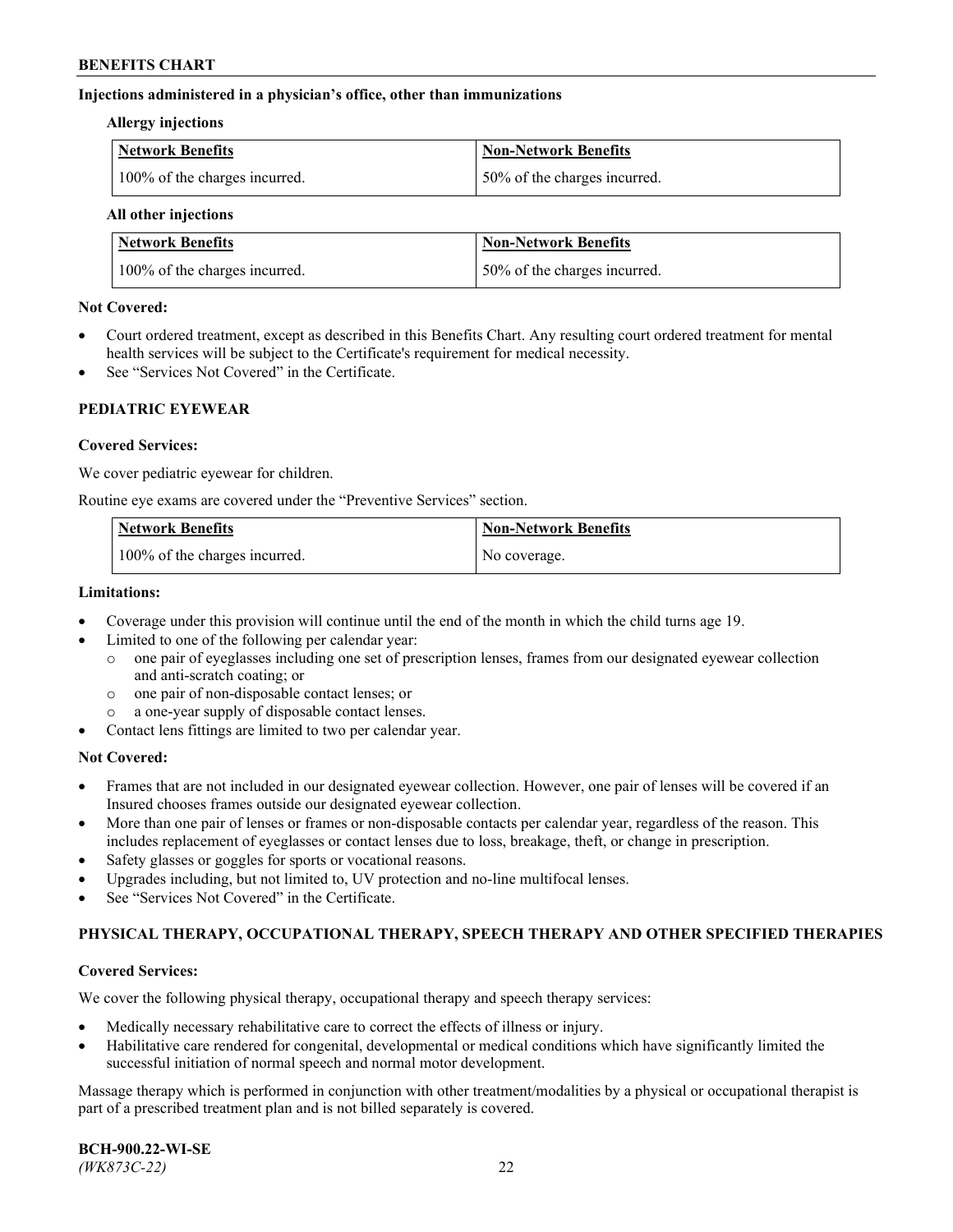We cover services provided in a clinic. To see the benefit level for inpatient hospital or skilled nursing facility services, see benefits under "Inpatient Hospital and Skilled Nursing Facility Services".

### **Rehabilitative care**

| <b>Network Benefits</b>                                                                       | <b>Non-Network Benefits</b>                                                                   |
|-----------------------------------------------------------------------------------------------|-----------------------------------------------------------------------------------------------|
| 100% of the charges incurred.                                                                 | 50% of the charges incurred.                                                                  |
| Physical, Occupational and Speech Therapy are<br>limited to 20 visits each per calendar year. | Physical, Occupational and Speech Therapy are<br>limited to 20 visits each per calendar year. |

#### **In addition to the services provided above, we cover a minimum of:**

- 20 visits per calendar year for pulmonary rehabilitation.
- 36 visits per calendar year for cardiac rehabilitation.
- 30 visits per calendar year for post-cochlear implant aural therapy.
- 20 visits per calendar year for cognitive rehabilitation.

The maximum number of visits is combined for Network Benefits and Non-Network Benefits.

### **Habilitative services**

| <b>Network Benefits</b>                                                                       | <b>Non-Network Benefits</b>                                                                   |
|-----------------------------------------------------------------------------------------------|-----------------------------------------------------------------------------------------------|
| 100% of the charges incurred.                                                                 | 50% of the charges incurred.                                                                  |
| Physical, Occupational and Speech Therapy are<br>limited to 20 visits each per calendar year. | Physical, Occupational and Speech Therapy are<br>limited to 20 visits each per calendar year. |

The maximum number of visits is combined for Network Benefits and Non-Network Benefits.

## **Not Covered:**

- Massage therapy for the purpose of comfort or convenience of the Insured.
- See "Services Not Covered" in the Certificate.

# **PRE-DIABETES DISEASE MANAGEMENT PROGRAM**

# **Covered Services:**

If you meet criteria for coverage, you may qualify for the Pre-Diabetes Disease Management Program through Omada Health. The program covers group health coaching which focuses on weight loss, exercise, behavior modification and health education at select locations determined by the plan.

| <b>Network Benefits</b>                                     | <b>Non-Network Benefits</b> |
|-------------------------------------------------------------|-----------------------------|
| 100% of the charges incurred.<br>Deductible does not apply. | Not applicable.             |

## **Not Covered:**

See "Services Not Covered" in the Certificate.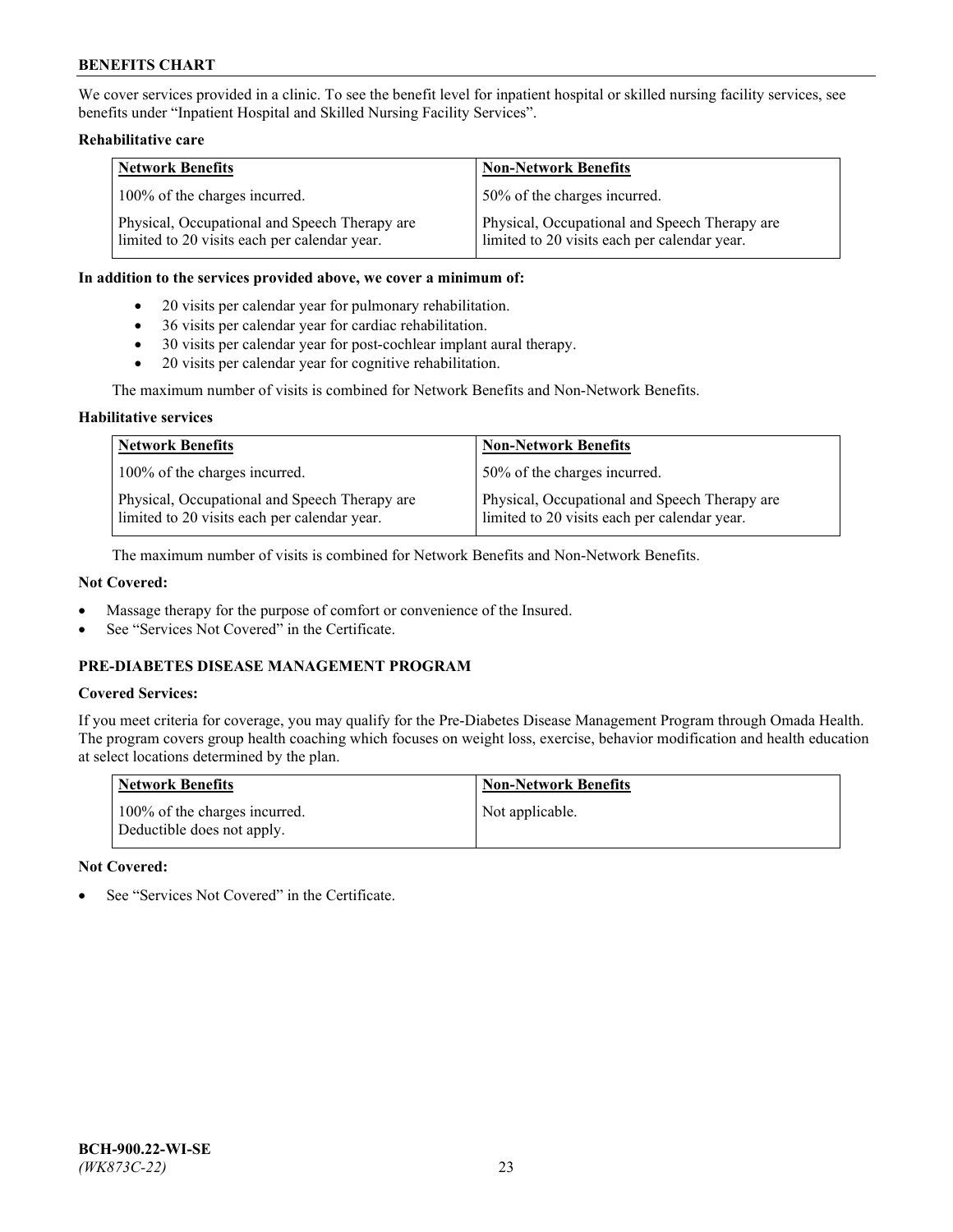# **PRESCRIPTION DRUG SERVICES**

### **Covered Services:**

We cover prescription drugs and medications that can be self-administered or are administered in a physician's office.

We will refill a prescription for eye drops covered under this Benefits Chart if the Insured requests a refill and the original prescription specified that additional quantities would be needed, providing the refill request does not exceed the quantities needed, and the following conditions are met:

- If the Insured requests a 30-day refill supply, the request must be made between 22 and 30 days of the later of (a) the original date that the prescription was distributed to the Insured or (b) the date that the most recent refill was distributed to the Insured; or
- If the Insured requests a 90-day refill supply, the request must be made between 67 and 90 days of the later of (a) the original date that the prescription was distributed to the Insured or (b) the date that the most recent refill was distributed to the Insured.

### **For Network Benefits, drugs and medications must be obtained at a Network pharmacy.**

### **Outpatient drugs (except as specified below)**

| <b>Network Benefits</b>                                                                                                          | <b>Non-Network Benefits</b>  |
|----------------------------------------------------------------------------------------------------------------------------------|------------------------------|
| Formulary drugs are covered at 100% of the charges<br>incurred.                                                                  | 50% of the charges incurred. |
| In no event will your cost for a formulary insulin drug<br>exceed \$25. Deductible does not apply to formulary<br>insulin drugs. |                              |
| Non-formulary drugs are covered at 80% of the charges<br>incurred.                                                               |                              |

**Oral chemotherapy drugs** are included on the specialty drug list. However, you pay the applicable outpatient drug benefit. As required by Wisconsin law, you will not pay higher cost sharing (deductible, copayment or coinsurance) for orally administered chemotherapy drugs than you pay for injected or intravenously administered chemotherapy drugs.

## **Mail order drugs**

| <b>Network Benefits</b>                                                                                                                                                                                                                                 | <b>Non-Network Benefits</b>                                                                                                |
|---------------------------------------------------------------------------------------------------------------------------------------------------------------------------------------------------------------------------------------------------------|----------------------------------------------------------------------------------------------------------------------------|
| For your convenience, you may also get up to a<br>93-day supply of outpatient prescription drugs that<br>can be self-administered through the designated mail<br>order service.<br>Specialty drugs are not available through the mail<br>order service. | Mail order drugs are only available through the<br>designated mail order service.<br>See Network Mail Order Drugs Benefit. |

#### **Specialty drugs that are self-administered**

| <b>Network Benefits</b>                                                                                              | <b>Non-Network Benefits</b> |
|----------------------------------------------------------------------------------------------------------------------|-----------------------------|
| 100% of the charges incurred.                                                                                        | No coverage.                |
| Specialty drugs are limited to drugs on the<br>Specialty drug list and must be obtained from a<br>designated vendor. |                             |

**Oral chemotherapy drugs** are included on the specialty drug list. However, you pay the applicable outpatient drug benefit. As required by Wisconsin law, you will not pay higher cost sharing (deductible, copayment or coinsurance) for orally administered chemotherapy drugs than you pay for injected or intravenously administered chemotherapy drugs.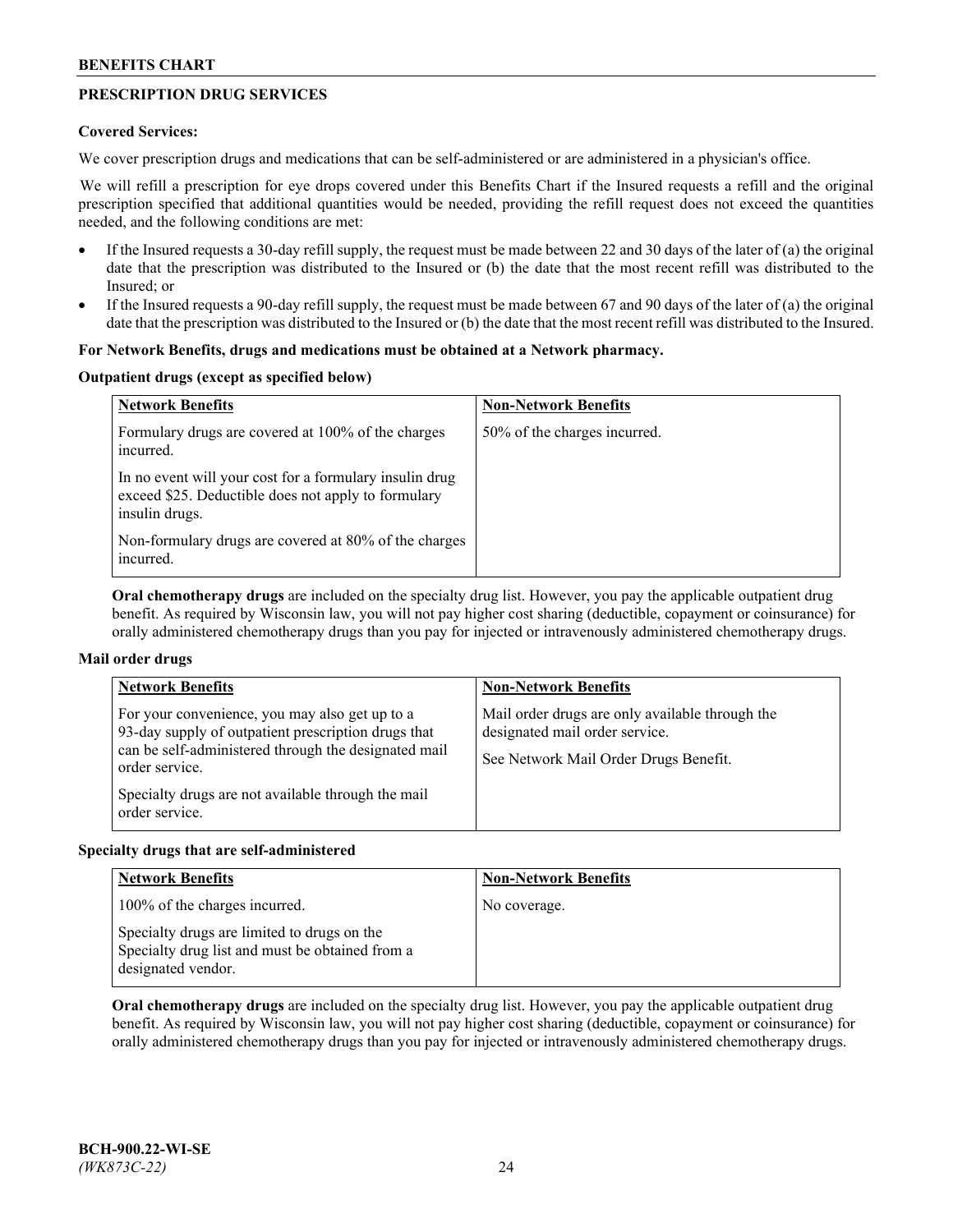**Tobacco cessation drugs.** All FDA approved tobacco cessation drugs are covered.

| Network Benefits                                            | <b>Non-Network Benefits</b>  |
|-------------------------------------------------------------|------------------------------|
| 100% of the charges incurred.<br>Deductible does not apply. | 50% of the charges incurred. |

# **Contraceptive drugs**

| <b>Network Benefits</b>                                                                                                                                         | <b>Non-Network Benefits</b>  |
|-----------------------------------------------------------------------------------------------------------------------------------------------------------------|------------------------------|
| 100% of the charges incurred for formulary drugs.<br>Deductible does not apply.                                                                                 | 50% of the charges incurred. |
| If a physician requests that a non-formulary<br>contraceptive drug be dispensed as written, the drug<br>will be covered at 100%, not subject to the deductible. |                              |

**ACA preventive medications.** We cover preventive medications currently recommended by USPSTF with an A or B rating if they are prescribed by your medical provider and they are listed on our Commercial ACA Preventive Drug List. Preventive medications are subject to periodic review and modification. Changes would be effective in accordance with the federal rules and reflected in our current medical coverage criteria for preventive care services.

| <b>Network Benefits</b>                                     | <b>Non-Network Benefits</b>  |
|-------------------------------------------------------------|------------------------------|
| 100% of the charges incurred.<br>Deductible does not apply. | 50% of the charges incurred. |

# **Limitations:**

- Certain drugs may require prior authorization as indicated on the formulary. HealthPartners may require prior authorization for the drug and also the site where the drug will be provided. Certain drugs are subject to our utilization review process and quantity limits.
- Certain non-formulary drugs require prior authorization. In addition, certain drugs may be subject to any quantity limits applied as part of our trial program. The trial drug program applies to new prescriptions for certain drugs which have high toxicity, low tolerance, high costs and/or high potential for waste. Trial drugs are indicated on the formulary and/or the specialty drug list. Your first fill of a trial drug may be limited to less than a month supply. If the drug is well tolerated and effective, you will receive the remainder of your first month supply.
- If an Insured requests a brand name drug when there is a generic equivalent, the brand name drug will be covered up to the charge that would apply to the generic drug, minus any required copayment. If a physician requests that a brand name drug be dispensed as written, the drug will be paid at the non-formulary benefit.
- We may require insureds to try over-the-counter (OTC) drug alternatives before approving more costly formulary prescription drugs.
- Unless otherwise specified in the "Prescription Drug Services" section, you may receive up to a 31-day supply per prescription.
- A 93-day supply will be covered and dispensed only at pharmacies that participate in our extended day supply program.
- New prescriptions to treat certain chronic conditions are limited to a 31-day supply.
- No more than a 31-day supply of specialty drugs will be covered and dispensed at a time unless it's a manufacturer supplied drug that cannot be split that supplies the member with more than a 31-day supply.

**Not Covered:**Replacement of prescription drugs, medications, equipment and supplies due to loss, damage or theft.

- Nonprescription (over-the-counter) drugs or medications, including, but not limited to, vitamins, supplements, homeopathic remedies, and non-FDA approved drugs, unless listed on the formulary and prescribed by a physician or legally authorized health care provider under applicable state and federal law. This exclusion does not include over-thecounter contraceptives for women as allowed under the Affordable Care Act when the Insured obtains a prescription for the item. In addition, if the Insured obtains a prescription, this exclusion does not include aspirin to prevent cardiovascular disease for men and women of certain ages; folic acid supplements for women who may become pregnant; fluoride chemoprevention supplements for children without fluoride in their water source; and iron supplements for children ages 6-12 months who are at risk for anemia.
- All drugs for the treatment of sexual dysfunction.
- All drugs for the treatment of growth deficiency.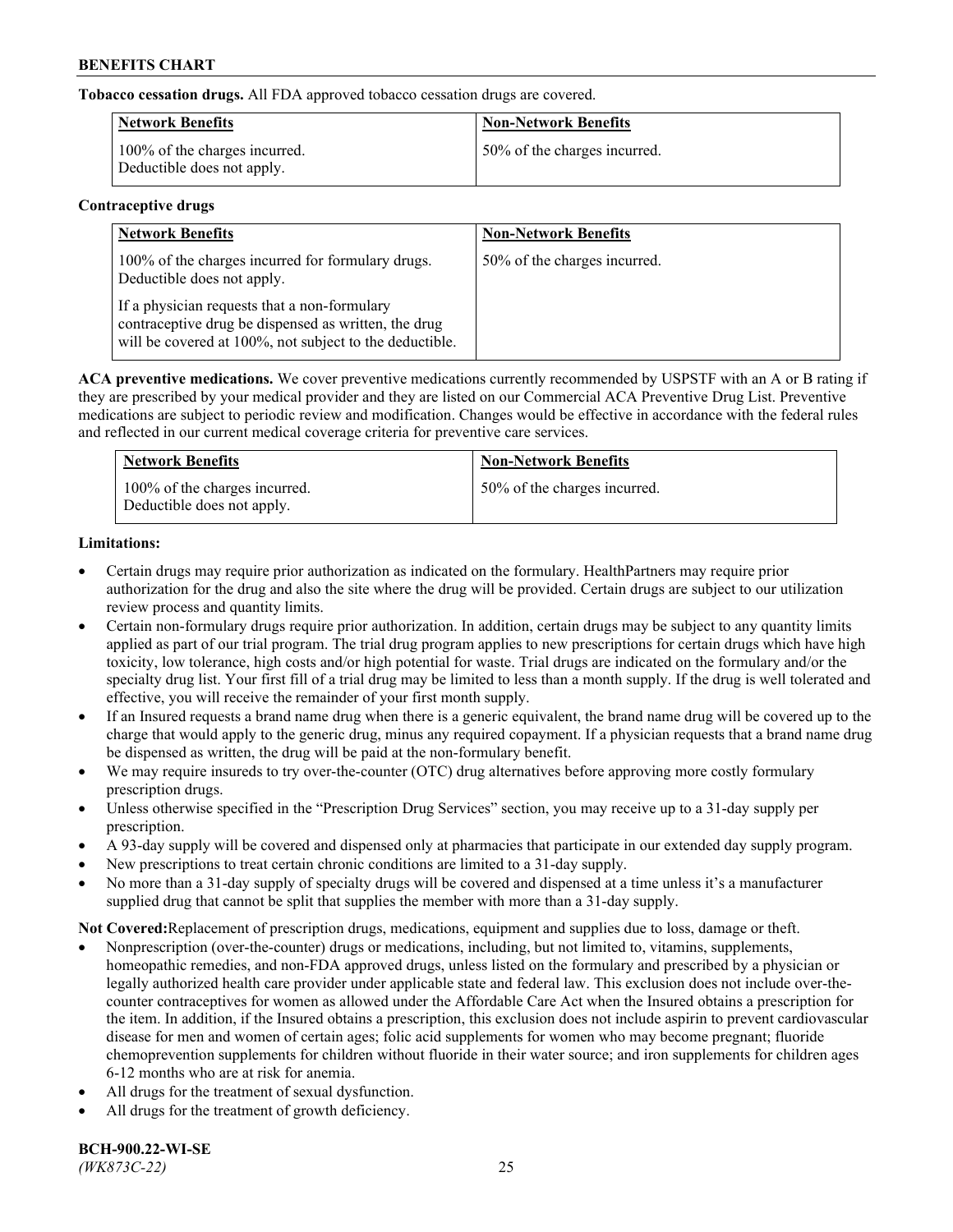- Fertility drugs.
- Medical cannabis.
- Drugs on the Excluded Drug List. The Excluded Drug List includes select drugs within a therapy class that are not eligible for coverage. This includes drugs that may be excluded for certain indications. The Excluded Drug List is available at [healthpartners.com.](http://www.healthpartners.com/)
- Drugs that are newly approved by the FDA until they are reviewed and approved by HealthPartners Pharmacy and Therapeutics Committee.
- Medical devices approved by the FDA will not be covered under the "Prescription Drug Services" section unless they are on our formulary. Covered medical devices are generally submitted and reimbursed under your medical benefits.
- See "Services Not Covered" in the Certificate.

# **PREVENTIVE SERVICES**

### **Applicable Definitions:**

**Routine Preventive Services** are routine health care services that include screenings, check-ups and counseling to prevent illness, disease or other health problems before symptoms occur.

**Diagnostic Services** are services to help a provider understand your symptoms, diagnose illness and decide what treatment may be needed. They may be the same services that are listed as preventive services, but they are being used as diagnostic services. Your provider will determine if these services are preventive or diagnostic. These services are not preventive if received as part of a visit to diagnose, manage or maintain an acute or chronic medical condition, illness or injury. When that occurs, unless otherwise indicated below, standard deductibles, copayments or coinsurance apply.

### **Covered Services:**

We cover preventive services that meet any of the requirements under the Affordable Care Act (ACA) shown in the bulleted items below. These preventive services are covered at 100% under the Network Benefits with no deductible, copayments or coinsurance. (If a preventive service is not required by the ACA and it is covered at a lower benefit level, it will be specified below.) Preventive benefits mandated under the ACA are subject to periodic review and modification. Changes would be effective in accordance with the federal rules. Preventive services mandated by the ACA include:

- Evidence-based items or services that have in effect a rating of A or B in the current recommendations of the United States Preventive Services Task Force with respect to the individual;
- Immunizations for routine use in children, adolescents, and adults that have in effect a recommendation from the Advisory Committee on Immunization Practices of the Centers for Disease Control and Prevention with respect to the individual;
- With respect to infants, children, and adolescents, evidence-informed preventive care and screenings provided for in comprehensive guidelines supported by the Health Resources and Services Administration; and
- With respect to women, preventive care and screenings provided for in comprehensive guidelines supported by the Health Resources and Services Administration.

Covered services are based on established medical policies, which are subject to periodic review and modification by the medical or dental directors. These medical policies (medical coverage criteria) are available by calling Member Services, or logging on to your "*my*HealthPartners" account at [healthpartners.com.](https://www.healthpartners.com/hp/index.html)

#### **ACA and state mandated preventive services are covered as follows:**

**Routine health exams and periodic health assessments.** A physician or health care provider will counsel you as to how often health assessments are needed based on age, sex and health status. This includes screening and counseling for tobacco cessation and all FDA approved tobacco cessation medications including over-the-counter drugs (as shown in the Prescription Drug Services section).

| Network Benefits                                            | <b>Non-Network Benefits</b>  |
|-------------------------------------------------------------|------------------------------|
| 100% of the charges incurred.<br>Deductible does not apply. | 50% of the charges incurred. |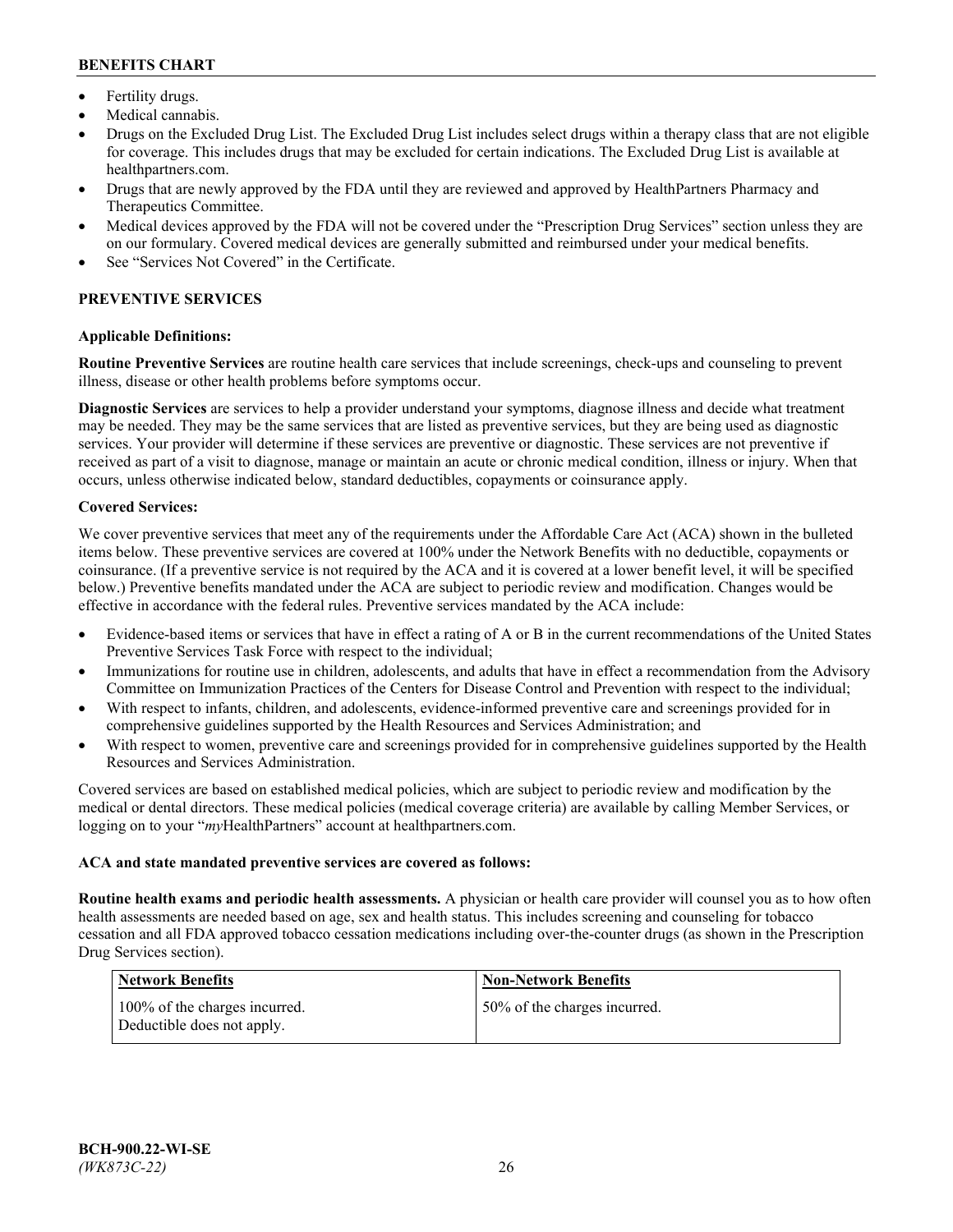**Child health supervision services.** This includes pediatric preventive services such as newborn screenings, appropriate immunizations, developmental assessments and laboratory services appropriate to the age of the child from birth to 72 months and appropriate immunizations to age 18.

| <b>Network Benefits</b>                                     | <b>Non-Network Benefits</b>  |
|-------------------------------------------------------------|------------------------------|
| 100% of the charges incurred.<br>Deductible does not apply. | 50% of the charges incurred. |

#### **Routine prenatal care and exams**

| Network Benefits                                            | <b>Non-Network Benefits</b>  |
|-------------------------------------------------------------|------------------------------|
| 100% of the charges incurred.<br>Deductible does not apply. | 50% of the charges incurred. |

**Routine postnatal care.** This includes health exams, assessments, education and counseling relating to the period immediately after childbirth.

| Network Benefits                                            | <b>Non-Network Benefits</b>  |
|-------------------------------------------------------------|------------------------------|
| 100% of the charges incurred.<br>Deductible does not apply. | 50% of the charges incurred. |

**Routine screening procedures for cancer.** This includes colorectal screening and other cancer screenings recommended by the USPSTF with an A or B rating. Women's preventive health services below describe additional routine screening procedures for cancer.

| <b>Network Benefits</b>                                     | <b>Non-Network Benefits</b>  |
|-------------------------------------------------------------|------------------------------|
| 100% of the charges incurred.<br>Deductible does not apply. | 50% of the charges incurred. |

**Professional voluntary family planning services.** This includes services to prevent or delay a pregnancy, including counseling and education. Services must be provided by a licensed provider.

| <b>Network Benefits</b>                                     | <b>Non-Network Benefits</b>  |
|-------------------------------------------------------------|------------------------------|
| 100% of the charges incurred.<br>Deductible does not apply. | 50% of the charges incurred. |

#### **Adult immunizations**

| <b>Network Benefits</b>                                     | <b>Non-Network Benefits</b>  |
|-------------------------------------------------------------|------------------------------|
| 100% of the charges incurred.<br>Deductible does not apply. | 50% of the charges incurred. |

**Women's preventive health services.** This includes mammograms, screenings for cervical cancer (pap smears), breast pumps, human papillomavirus (HPV) testing, counseling for sexually transmitted infections, counseling and screening for human immunodeficiency virus (HIV), and all FDA approved contraceptive methods as prescribed by a doctor, sterilization procedures, education and counseling (see the Prescription Drug Services section for coverage of oral contraceptive drugs). We also provide genetic screening for BRCA if someone in your family has the gene or you have a diagnosis of cancer.

The U.S. Preventive Services Task Force (USPSTF) recommends screening mammography, with or without clinical breast examination (CBE), every 1-2 years for women aged 40 and older. For women age 50 and older, we cover an annual mammogram.

| <b>Network Benefits</b>                                     | <b>Non-Network Benefits</b>  |
|-------------------------------------------------------------|------------------------------|
| 100% of the charges incurred.<br>Deductible does not apply. | 50% of the charges incurred. |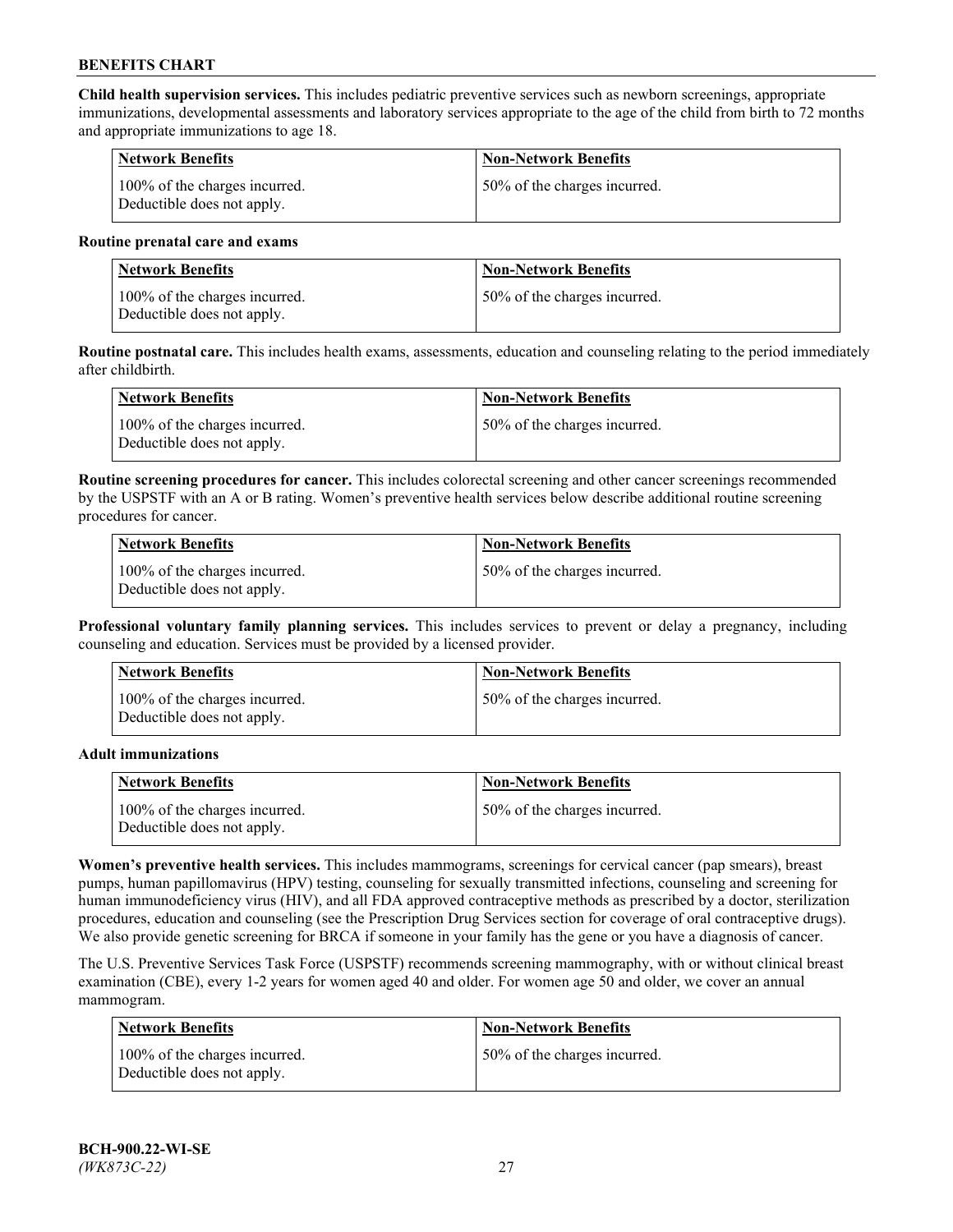**Obesity screening and management.** We cover obesity screening and counseling for all ages during a routine preventive care exam. If you are age 18 or older and have a body mass index of 30 or more, we also cover intensive obesity management to help you lose weight. Your primary care doctor can coordinate these services.

| <b>Network Benefits</b>                                     | <b>Non-Network Benefits</b>  |
|-------------------------------------------------------------|------------------------------|
| 100% of the charges incurred.<br>Deductible does not apply. | 50% of the charges incurred. |

### **In addition to any ACA or state mandated preventive services referenced above, we cover the following eligible services:**

#### **Routine eye and hearing exams**

| <b>Network Benefits</b>                                     | <b>Non-Network Benefits</b>  |
|-------------------------------------------------------------|------------------------------|
| 100% of the charges incurred.<br>Deductible does not apply. | 50% of the charges incurred. |

**Ovarian cancer surveillance test for women who are at risk.** "At risk for ovarian cancer" means (1) having a family history that includes any of the following: one or more first-degree or second-degree relatives with ovarian cancer, clusters of female relatives with breast cancer or nonpolyposis colorectal cancer; or (2) testing positive for BRCA1 or BRCA2 mutations. "Surveillance test for ovarian cancer" means annual screening using CA-125 serum tumor marker testing, transvaginal ultrasound, pelvic examination or other proven ovarian screening tests currently being evaluated by the federal Food and Drug Administration or by the National Cancer Institute.

| <b>Network Benefits</b>                               | <b>Non-Network Benefits</b>                           |
|-------------------------------------------------------|-------------------------------------------------------|
| Coverage level is same as corresponding Network       | Coverage level is same as corresponding Non-Network   |
| Benefits, depending on type of service provided, such | Benefits, depending on type of service provided, such |
| as Diagnostic Imaging Services, Laboratory Services   | as Diagnostic Imaging Services, Laboratory Services   |
| or Office Visits for Illness or Injury, or Preventive | or Office Visits for Illness or Injury, or Preventive |
| Services.                                             | Services.                                             |

**Limitations:**Services are not preventive if received as part of a visit to diagnose, manage or maintain an acute or chronic medical condition, illness or injury. When that occurs, unless otherwise indicated above, standard deductibles, copayments or coinsurance apply.

#### **Not Covered:**

See "Services Not Covered" in the Certificate.

## **TELEHEALTH/TELEMEDICINE SERVICES**

## **Definitions:**

**Telehealth, Telemedicine, or Virtual Care.** This is a means of communication between a health care professional and a patient. This includes the use of secure electronic information, imaging, and communication technologies, including:

- interactive audio or audio-video
- interactive audio with store-and-forward technology
- chat-based and email-based systems
- physician-to-physician consultation
- patient education
- data transmission
- data interpretation
- digital diagnostics (algorithm-enabled diagnostic support)
- digital therapeutics (the use of personal health devices and sensors, either alone or in combination with conventional drug therapies, for disease prevention and management)

#### Services can be delivered:

Synchronously: the patient and health care professional are engaging with one another at the same time; or Asynchronously: the patient and health care professional engage with each other at different points in time.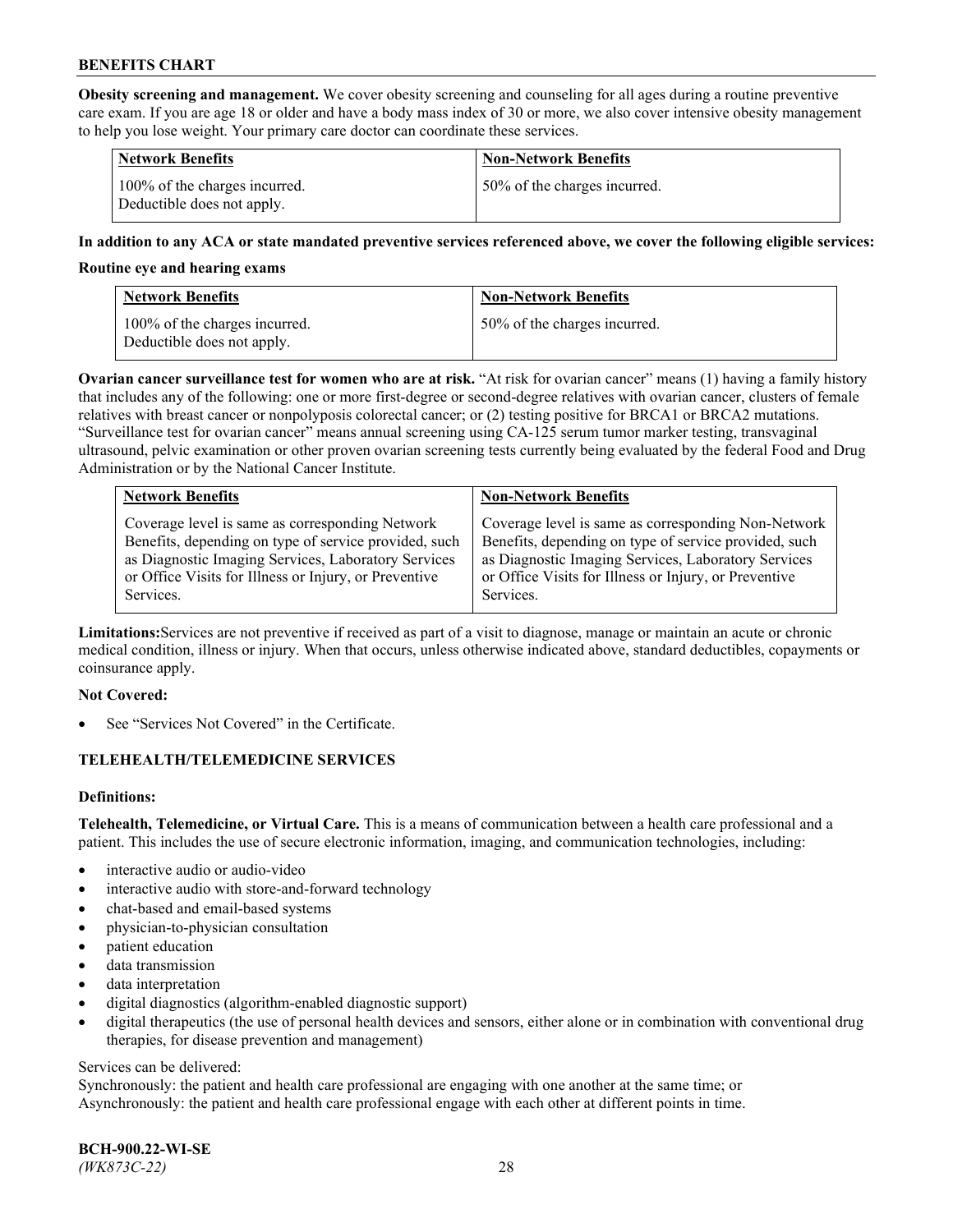**Telephone Visits.** Live, synchronous, interactive encounters over the telephone between a patient and a healthcare provider.

**E-visit or chat-based visits.** Asynchronous online or mobile app encounters to discuss a patient's personal health information, vital signs, and other physiologic data or diagnostic images. The healthcare provider reviews and delivers a consultation, diagnosis, prescription or treatment plan after reviewing the patient's visit information.

**Virtuwell®.** This is an online service for you to receive a diagnosis and treatment for certain conditions, such as a cold, flu, ear pain and sinus infections. You may access the Virtuwell website at [virtuwell.com.](https://www.virtuwell.com/)

**Video Visits.** Live, synchronous, interactive encounters using secure web-based video between a patient and a healthcare provider.

### **Covered Services:**

The Plan covers the following methods of receiving care for services that would be eligible under the Plan if the service were provided in person.

#### **Scheduled telephone visits**

| <b>Network Benefits</b>       | <b>Non-Network Benefits</b>  |
|-------------------------------|------------------------------|
| 100% of the charges incurred. | 50% of the charges incurred. |

### **E-visits**

### **Access to online care through Virtuwell at [virtuwell.com](https://www.virtuwell.com/)**

| Network Benefits              | <b>Non-Network Benefits</b> |
|-------------------------------|-----------------------------|
| 100% of the charges incurred. | Not applicable.             |

### **All other E-visits**

| <b>Network Benefits</b>       | <b>Non-Network Benefits</b>  |
|-------------------------------|------------------------------|
| 100% of the charges incurred. | 50% of the charges incurred. |

#### **Video visits**

| <b>Network Benefits</b>                                      | <b>Non-Network Benefits</b>                            |
|--------------------------------------------------------------|--------------------------------------------------------|
| Coverage level is same as corresponding Network              | Coverage level is same as corresponding Non-           |
| Benefits, depending on type of service provided, such as     | Network Benefits, depending on type of service         |
| Office Visits for Illness or Injury, Inpatient or Outpatient | provided, such as Office Visits for Illness or Injury, |
| Hospital Services.                                           | Inpatient or Outpatient Hospital Services.             |

#### **Not Covered:**

See "Services Not Covered" in the Certificate.

## **TRANSPLANT SERVICES**

#### **Applicable Definitions:**

**Autologous.** This is when the source of cells is from the individual's own marrow or stem cells.

**Allogeneic.** This is when the source of cells is from a related or unrelated donor's marrow or stem cells.

**Allogeneic Bone Marrow Transplant.** This is when the bone marrow is harvested from the related or unrelated donor and stored. The patient undergoes treatment which includes tumor ablation with high-dose chemotherapy and/or radiation. The bone marrow is reinfused (transplanted).

**Autologous Bone Marrow Transplant.** This is when the bone marrow is harvested from the individual and stored. The patient undergoes treatment which includes tumor ablation with high-dose chemotherapy and/or radiation. The bone marrow is reinfused (transplanted).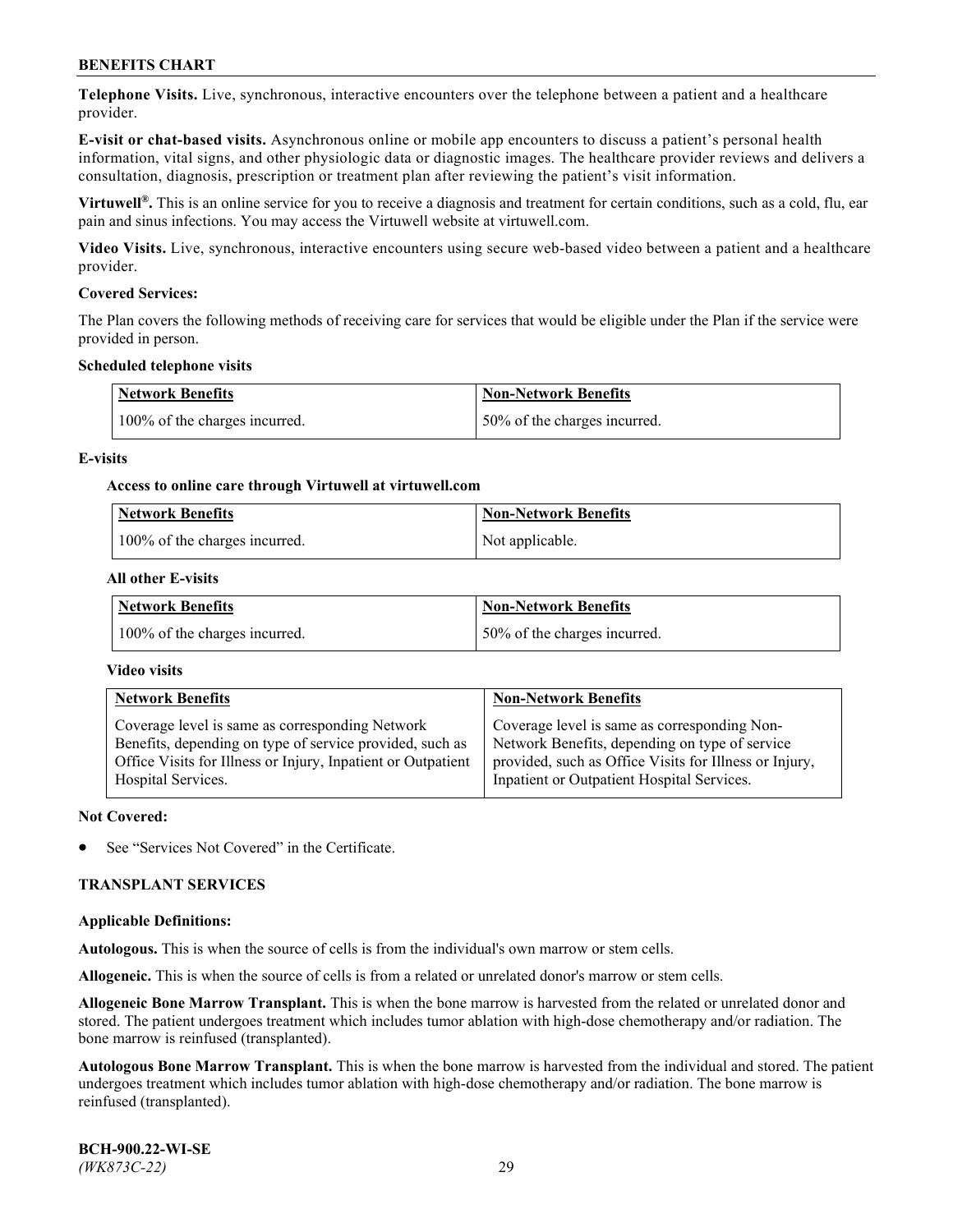**Autologous/Allogeneic Stem Cell Support.** This is a treatment process that includes stem cell harvest from either bone marrow or peripheral blood, tumor ablation with high-dose chemotherapy and/or radiation, stem cell reinfusion, and related care. Autologous/allogeneic bone marrow transplantation and high dose chemotherapy with peripheral stem cell rescue/support are considered to be autologous/allogeneic stem cell support.

**Designated Transplant Center.** This is any health care provider, group or association of health care providers designated by us to provide services, supplies or drugs for specified transplants for our Insureds.

**Transplant Services.** This is transplantation (including retransplants) of the human organs or tissue listed below, including all related post-surgical treatment, follow-up care and drugs and multiple transplants for a related cause. Transplant services do not include other organ or tissue transplants or surgical implantation of mechanical devices functioning as a human organ, except surgical implantation of an FDA approved Ventricular Assist Device (VAD) or total artificial heart, functioning as a temporary bridge to heart transplantation.

Prior authorization is required prior to consultation to support coordination of care and benefits.

### **Covered Services:**

We cover eligible transplant services (as defined above) while you are covered under the Certificate. Transplants that will be considered for coverage are limited to the following:

- Kidney transplants for end-stage disease.
- Cornea transplants for end-stage disease.
- Heart transplants for end-stage disease.
- Lung transplants or heart/lung transplants for: (1) primary pulmonary hypertension; (2) Eisenmenger's syndrome; (3) endstage pulmonary fibrosis; (4) alpha 1 antitrypsin disease; (5) cystic fibrosis; and (6) emphysema.
- Liver transplants for: (1) biliary atresia in children; (2) primary biliary cirrhosis; (3) post-acute viral infection (including hepatitis A, hepatitis B antigen e negative and hepatitis C) causing acute atrophy or post-necrotic cirrhosis; (4) primary sclerosing cholangitis; (5) alcoholic cirrhosis; and (6) hepatocellular carcinoma.
- Allogeneic bone marrow transplants or peripheral stem cell support associated with high dose chemotherapy for: (1) acute myelogenous leukemia; (2) acute lymphocytic leukemia; (3) chronic myelogenous leukemia; (4) severe combined immunodeficiency disease; (5) Wiskott-Aldrich syndrome; (6) aplastic anemia; (7) sickle cell anemia; (8) non-relapsed or relapsed non-Hodgkin's lymphoma; (9) multiple myeloma; and (10) testicular cancer.
- Autologous bone marrow transplants or peripheral stem cell support associated with high-dose chemotherapy for: (1) acute leukemias; (2) non-Hodgkin's lymphoma; (3) Hodgkin's disease; (4) Burkitt's lymphoma; (5) neuroblastoma; (6) multiple myeloma; (7) chronic myelogenous leukemia; and (8) non-relapsed non-Hodgkin's lymphoma.
- Pancreas transplants for simultaneous pancreas-kidney transplants for diabetes, pancreas after kidney, living related segmental simultaneous pancreas kidney transplantation and pancreas transplant alone.

To receive Network Benefits, charges for transplant services must be incurred at a Designated Transplant Center.

The transplant-related treatment provided, including expenses incurred for directly related donor services, shall be subject to and in accordance with the provisions, limitations, maximums and other terms of the Certificate.

Medical and hospital expenses of the donor are covered only when the recipient is an Insured and the transplant and directly related donor expenses have been prior authorized for coverage. Treatment of medical complications that may occur to the donor are not covered. Donors are not considered Insureds, and are therefore not eligible for the rights afforded to Insureds under the Certificate.

The list of eligible transplant services and coverage determinations are based on established medical policies, which are subject to periodic review and modification by the medical director.

| <b>Network Benefits</b>                          | <b>Non-Network Benefits</b>                          |
|--------------------------------------------------|------------------------------------------------------|
| See Network Inpatient Hospital Services Benefit. | See Non-Network Inpatient Hospital Services Benefit. |